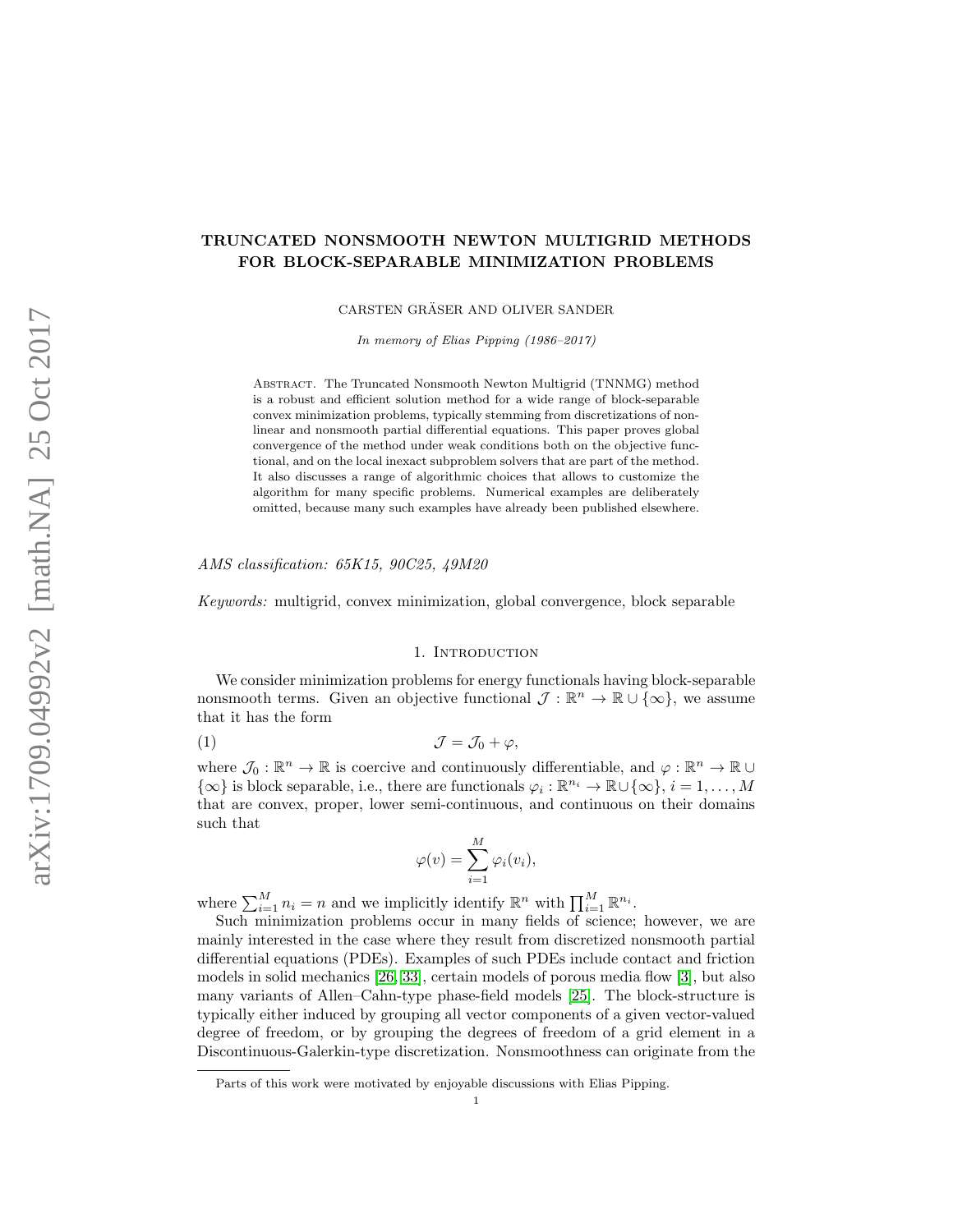PDE itself, or from local convex constraints to admissible sets  $K_i$ , which can be incorporated through local indicator functionals  $\varphi_i = \chi_{K_i}$ . We do not make use of the relationship of  $\mathcal J$  to PDEs other than by implicitly assuming that the individual block sizes  $n_i$  are small compared to their number M, and by proposing to solve linear subproblems inexactly by multigrid methods.

The nondifferentiable terms  $\varphi_i$  make minimizing functionals of the type [\(1\)](#page-0-0) notoriously difficult. Interior-point methods [\[4\]](#page-25-1) are expensive, because they solve entire sequences of linear problems, and preserving robust global convergence is difficult, if these problems are solved only inexactly. The same issues also plague semismooth Newton [\[32\]](#page-26-3) and classical active-set methods, which are closely related [\[2,](#page-25-2) [20,](#page-25-3) [19\]](#page-25-4). Such methods do not actively exploit convexity and block-separability of the objective functional. They also struggle with the unbounded gradients that appear in several practically relevant phase-field models, which lead to ill-conditioned linear systems.

Similarly, the very generic subgradient and bundle methods make no use of the block structure or convexity, either. They also disregard any second-order information, and they are therefore very slow, and convergence is not always guaranteed [\[7\]](#page-25-5). In contrast, local relaxation and operator splitting approaches use the specific problem structure to obtain global convergence, but are also very slow for problems resulting from discretized PDEs [\[5,](#page-25-6) [25\]](#page-26-2).

In this paper we present the Truncated Nonsmooth Newton Multigrid (TNNMG) method, a nonsmooth multigrid method for block-separable nonsmooth minimization problems. While we have proposed TNNMG before for various more specialized problems [\[10,](#page-25-7) [14,](#page-25-8) [13,](#page-25-9) [15\]](#page-25-10), we now present it as a general framework that includes all previous incarnations of TNNMG as special cases.

The TNNMG method combines local relaxation methods with a generalized Newton approach. It consists of a nonlinear pre-smoother followed by an inexact linear correction step, typically one multigrid iteration. Thus it can be interpreted alternatively as a multigrid method with a nonlinear fine grid smoother, or as an inexact Newton method with a nonlinear corrector step [\[34\]](#page-26-4). The method does not regularize the problem, and does not involve parameters that would need to be selected manually. Numerous numerical experiments have shown that it achieves multigrid-like convergence behavior (i.e., mesh-independent convergence rates and linear time complexity) on a wide range of difficult nonlinear problems if reasonable initial iterates are available. In case of discretized PDEs, such initial iterates can typically be obtained by nested iteration, i.e., by using inexact solutions for coarser discretizations [\[10\]](#page-25-7). We emphasize that good initial iterates are not mandatory for convergence itself, but only to obtain multigrid-like convergence speed.

In this paper we prove global convergence of the method under very weak conditions on the functional, the smoother, and the linear correction. The convergence result subsumes previous results for obstacle [\[10\]](#page-25-7) and contact problems [\[13\]](#page-25-9), as well as for problems with polyhedral nonsmoothness [\[14,](#page-25-8) [25\]](#page-26-2). Unlike those previous results, we allow search spaces that do not coincide with the block structure, and we even allow non-direct sums of search spaces. This in particular allows us to reprove the main results of [\[14\]](#page-25-8) in a much simpler way. We show convergence of the presented method to stationary points, such that we get convergence to minimizers, e.g., if  $\mathcal{J}_0$  is convex. While the convergence proof only requires continuous differentiability of  $\mathcal{J}_0$ , the method uses a Newton-type linearization in a substep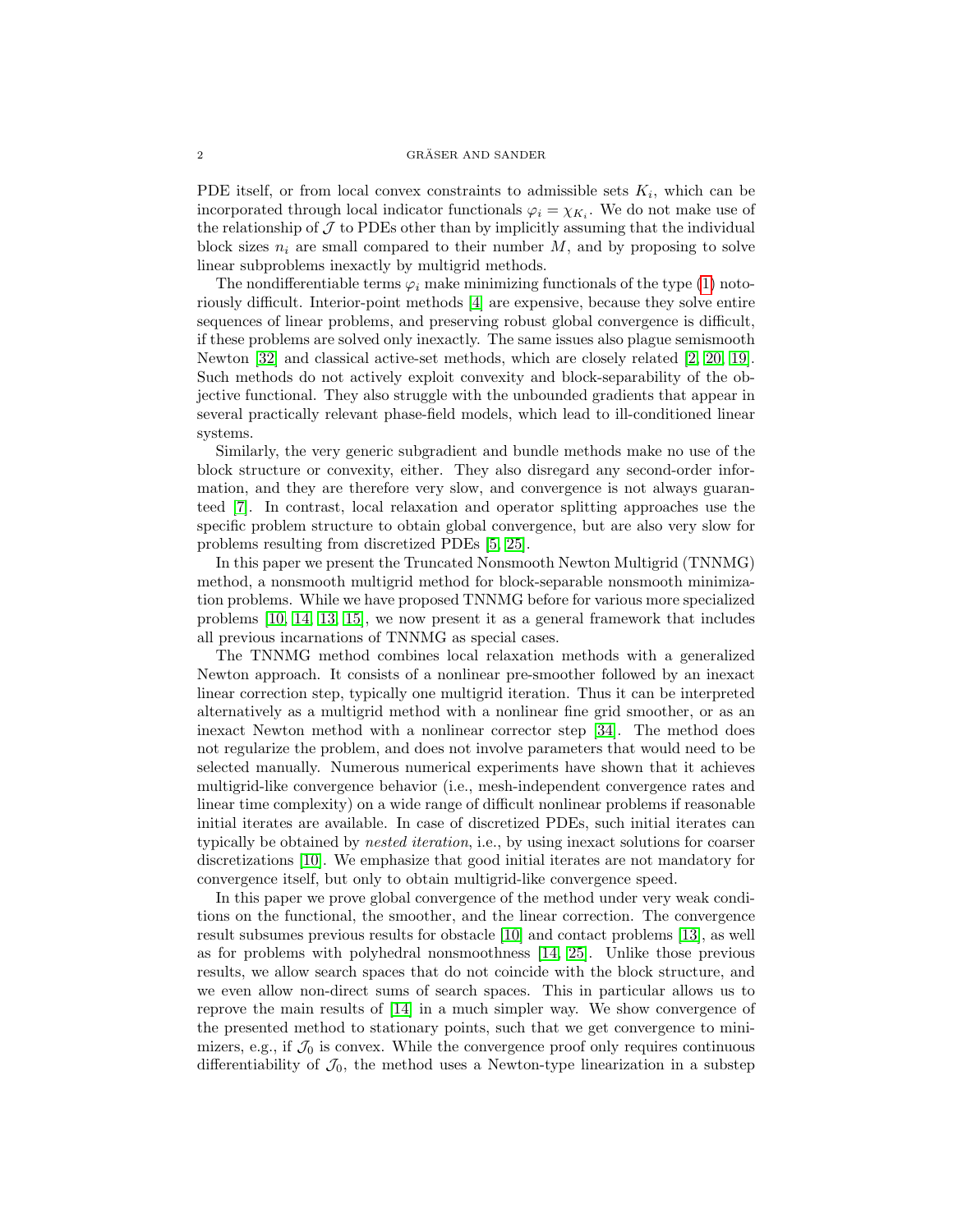such that we need at least Lipschitz continuity of  $\mathcal{J}'_0$ . The strongest results are obtained for strictly convex  $\mathcal{J}$ , but biconvex and certain quasiconvex problems are covered by the theory as well.

The convergence proof relies mainly on the convergence of the Gauß–Seidel-type pre-smoother by itself. Weak conditions on such smoothers are stated that ensure global convergence of TNNMG. These weak conditions allow various cheap inexact solvers to be used for the local nonsmooth subproblems. We propose various such inexact solvers and prove that they fulfill the conditions.

On the other hand, while the linear correction step does not really interfere in the convergence proof at all, it is crucial for fast convergence of the TNNMG method. The step involves constructing a sufficiently large subspace on which a Newton-type correction problem is well defined, and then solving this problem in a suitably inexact way. The standard way is to use a single geometric or algebraic multigrid step here. Such a choice then leads to the interpretation of the overall method as a multigrid method. However, other choices of solvers are possible, and can be useful in certain situations.

This article is structured as follows: We begin by formally stating the problem in Chapter [2.](#page-2-0) In Chapter [3](#page-5-0) we introduce the TNNMG method, and in Chapter [4](#page-8-0) we prove its global convergence. Chapter [5](#page-10-0) discusses ways to inexactly solve the local minimization problems that make up the nonlinear multigrid smoother. Chapter [6](#page-17-0) introduces truncated linearized correction problems, and Chapter [7](#page-21-0) discusses efficient inexact solvers for those problems, which are crucial to obtain the overall multigrid-like convergence speed of TNNMG. An appendix collects a few technical results.

The paper deliberately omits numerical benchmarks of the method, because many of these have already appeared in the literature. Among others, we refer the reader to [\[13\]](#page-25-9) for contact problems, [\[13,](#page-25-9) [15\]](#page-25-10) for phase-field problems, and [\[34\]](#page-26-4) for the performance of TNNMG on small-strain plasticity problems.

### 2. Block-separable nonsmooth functionals

<span id="page-2-0"></span>The TNNMG method is designed to solve nonsmooth minimization problems

<span id="page-2-2"></span>(2) 
$$
u^* \in \mathbb{R}^n
$$
:  $\mathcal{J}(u^*) \leq \mathcal{J}(v) \quad \forall v \in \mathbb{R}^n$ ,

for possibly nondifferentiable functionals  $\mathcal{J}: \mathbb{R}^n \to \mathbb{R} \cup {\infty}$ . Throughout the paper we will assume that  $J$  is proper, coercive, lower semi-continuous, continuous on its domain dom  $\mathcal{J} := \{x \in \mathbb{R}^n \mid \mathcal{J}(x) < \infty\}$ , and that dom  $\mathcal{J}$  is convex, but not necessarily closed.

The algorithm is based on a subspace decomposition

<span id="page-2-1"></span>
$$
\mathbb{R}^n = \sum_{k=1}^m V_k
$$

into m subspaces  $V_k$  of dimensions  $n_k := \dim V_k$ ,  $k = 1, \ldots, m$ . The sum in [\(3\)](#page-2-1) does not need to be direct. For practical purposes we will also assume coordinate systems for each subspace in the sense that we identify  $V_k$  with  $\mathbb{R}^{n_k}$  using prolongation maps

<span id="page-2-3"></span>(4) 
$$
P_k: \mathbb{R}^{n_k} \to \mathbb{R}^n, \qquad k = 1, \ldots, m,
$$

such that for each  $k, P_k$  is an isomorphism from  $\mathbb{R}^{n_k}$  to  $V_k$ .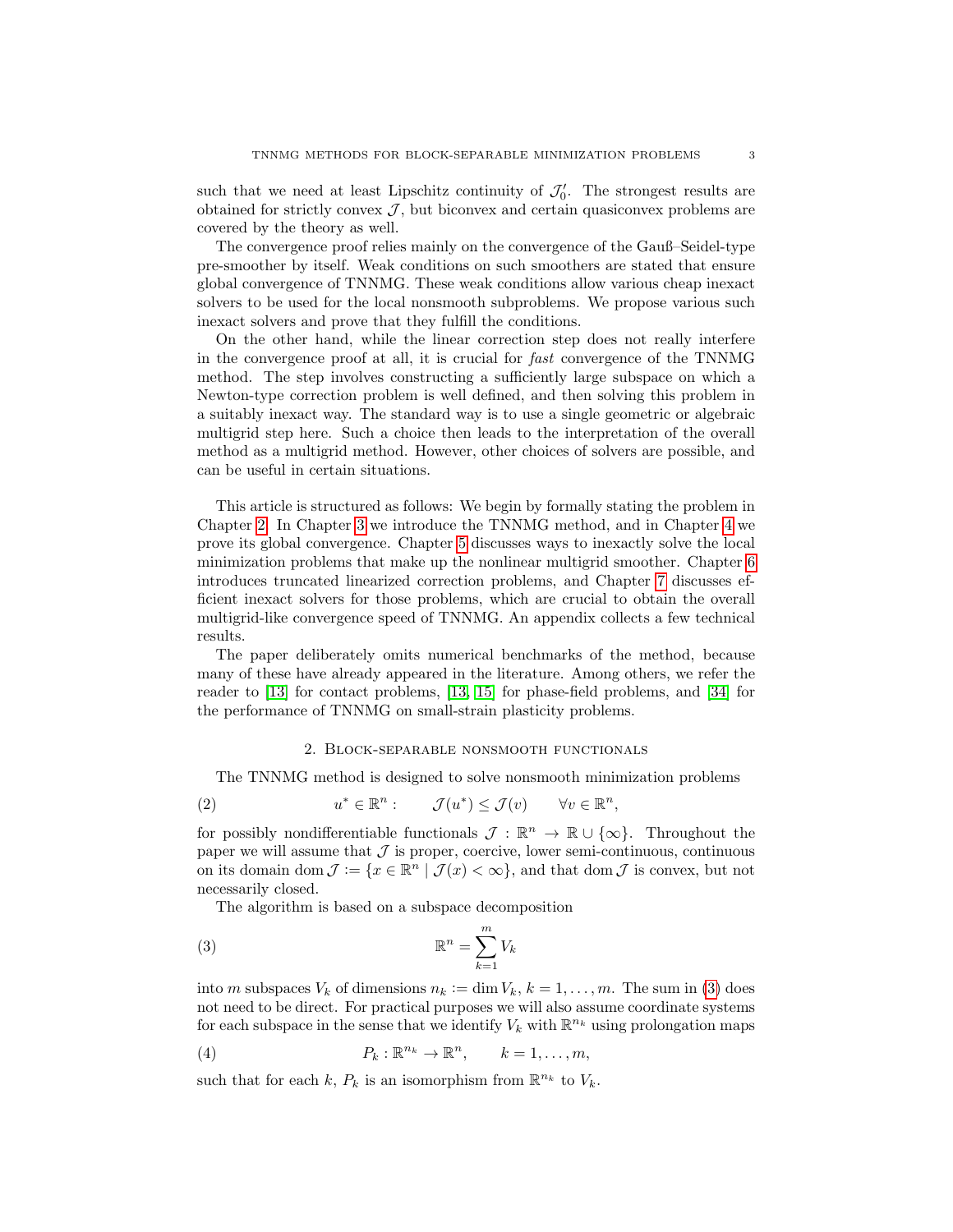If  $J$  is differentiable, then the splitting  $(3)$  is sufficient to characterize minimizers of  $\mathcal J$  in the sense that  $u \in \mathbb{R}^n$  is a global minimizer of  $\mathcal J$  if it is a global minimizer with respect to each  $V_k$ . For nondifferentiable  $\mathcal J$  this is no longer true, unless the subspace splitting is compatible with the nondifferentiable structure of  $\mathcal J$ . For counterexamples we refer to [\[8\]](#page-25-11). Here, we will make compatibility an additional assumption.

**Definition 2.1.** The decomposition [\(3\)](#page-2-1) is called compatible with  $\mathcal{J}$  if

<span id="page-3-0"></span>(5) 
$$
\mathcal{J}(u) \leq \mathcal{J}(u+v) \quad \forall v \in V_k, \quad k = 1, ..., m
$$

implies global optimality

$$
\mathcal{J}(u) \le \mathcal{J}(u+v) \qquad \forall v \in \mathbb{R}^n
$$

.

An important example for this situation are block-separable nonsmooth problems with a corresponding subspace decomposition. We consider problems with a nonsmooth, convex, and separable part, and a smooth but possibly nonconvex part.

<span id="page-3-4"></span>**Definition 2.2.** Let  $R: \mathbb{R}^n \to \prod_{k=1}^M \mathbb{R}^{N_k}$  be an isomorphism with  $R = (R_1, \ldots, R_M)$ and surjective linear maps  $R_k : \mathbb{R}^n \to \mathbb{R}^{N_k}$ . We say that a function  $\mathcal{J} : \mathbb{R}^n \to$  $\mathbb{R} \cup \{\infty\}$  is block-separable nonsmooth with respect to R if there is a continuously differentiable function  $\mathcal{J}_0 : \mathbb{R}^n \to \mathbb{R}$ , and convex, proper, lower-semicontinuous functions  $\varphi_k : \mathbb{R}^{N_k} \to \mathbb{R} \cup \{\infty\}$  such that

$$
\mathcal{J}(v) = \mathcal{J}_0(v) + \underbrace{\sum_{k=1}^{M} \varphi_k(R_k v)}_{=: \varphi(v)}.
$$

We note that for any such isomorphism  $R: \mathbb{R}^n \to \prod_{k=1}^M \mathbb{R}^{N_k}$ , the maps  $R_k$ :  $(\ker R_k)^{\perp} \to \mathbb{R}^{N_k}$  are isomorphisms themselves, which together with  $n = \sum_{k=1}^{M} N_k$ gives rise to the direct sum representation

<span id="page-3-1"></span>(6) 
$$
\mathbb{R}^n = \bigoplus_{k=1}^M (\ker R_k)^{\perp}.
$$

Using the subspaces induced by the block-separability leads to a compatible decomposition. However, the following result shows that more general decompositions are also possible.

<span id="page-3-3"></span>**Lemma 2.1.** Let  $\mathcal{J}: \mathbb{R}^n \to \mathbb{R} \cup {\infty}$  be convex and block-separable nonsmooth with respect to an isomorphism  $R : \mathbb{R}^n \to \prod_{k=1}^M \mathbb{R}^{N_k}$ . Assume that for any block  $k = 1, \ldots, M$  the decomposition contains a subspace  $V_{k'}$  with  $(\ker R_k)^{\perp} \subset V_{k'}$ . Then the decomposition is compatible with  $J$ .

*Proof.* Let  $u \in \mathbb{R}^n$  satisfy [\(5\)](#page-3-0). To any  $k = \{1, ..., M\}$  we associate an index k' such that  $(\ker R_k)^{\perp} \in V_{k'}$ . The optimality of u in  $u + V_{k'}$  implies the variational inequalities

<span id="page-3-2"></span>(7) 
$$
\langle \mathcal{J}'_0(u), w_{k'} - u \rangle + \varphi(w_{k'}) - \varphi(u) \geq 0 \qquad \forall w_{k'} \in u + V_{k'}
$$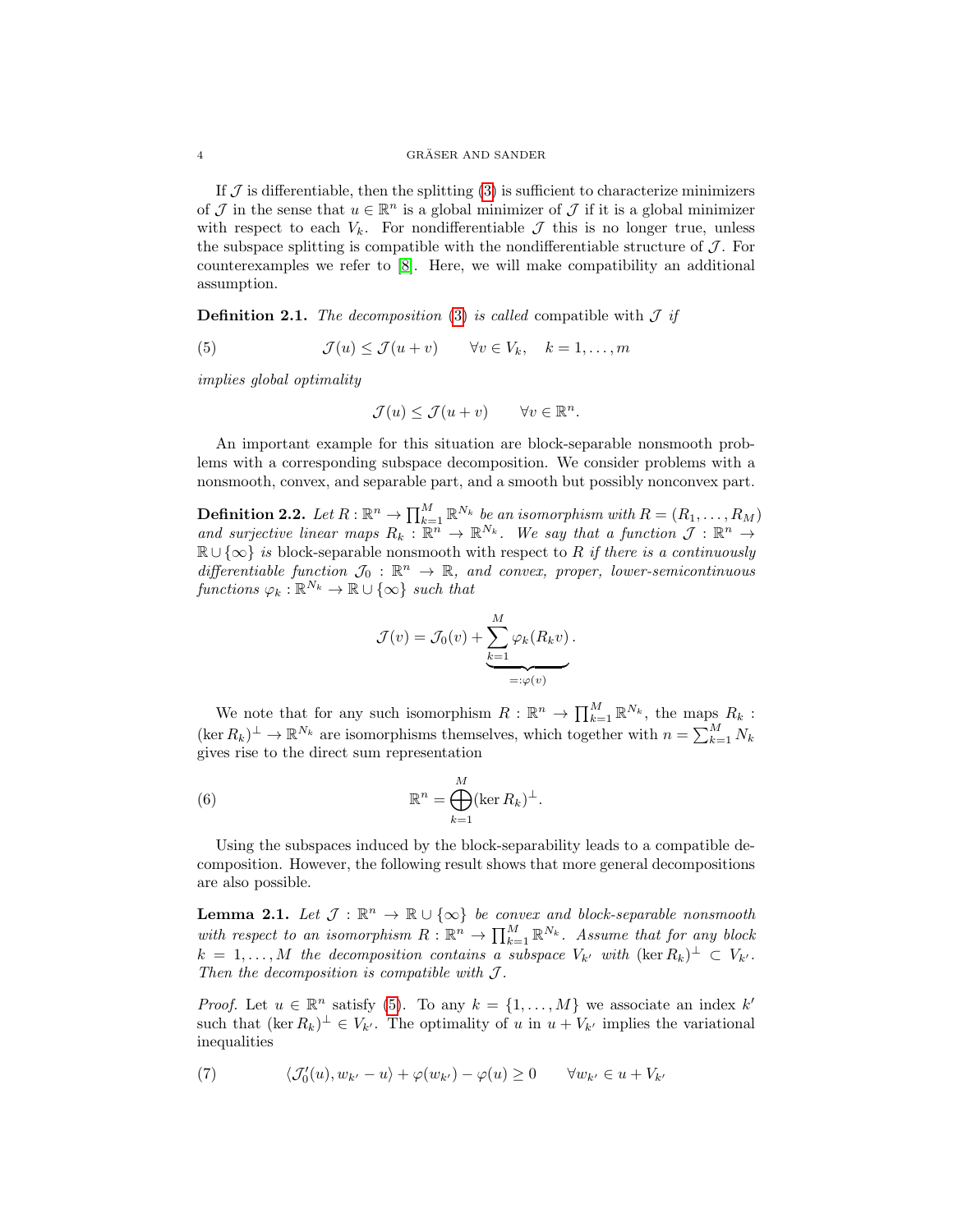for  $k = 1, ..., M$ . Now let  $w \in \mathbb{R}^n$  and  $v = w - u$ . Then, according to [\(6\)](#page-3-1), there is a decomposition

$$
v = \sum_{k=1}^{M} v_k, \qquad v_k \in (\ker R_k)^{\perp} \subset V_{k'}
$$

with some k' for each k. Since the sum [\(6\)](#page-3-1) is direct, we have  $R_k v = R_k v_k$  and  $R_i v_k = 0$  for  $i \neq k$ , which implies

<span id="page-4-0"></span>(8) 
$$
\varphi(u+v_k) - \varphi(u) = \sum_{i=1}^M \left[ \varphi_i(R_i(u+v_k)) - \varphi_i(R_i u) \right] = \varphi_k(R_k(w)) - \varphi_k(R_k u).
$$

Inserting  $w_{k'} = u + v_k$  into the variational inequalities [\(7\)](#page-3-2), summing up for all  $k = 1, \ldots, M$ , and using [\(8\)](#page-4-0) finally gives

$$
\langle \mathcal{J}_0'(u), w - u \rangle + \varphi(w) - \varphi(u) \ge 0.
$$

Since  $w \in \mathbb{R}^n$  was arbitrary and  $\mathcal J$  is convex, this proves the assertion.

Lemma [2.1](#page-3-3) shows compatibility for general possibly non-direct subspace decompositions. Such decompositions occur, e.g., when using domain decomposition methods [\[18,](#page-25-12) [36,](#page-26-5) [37,](#page-26-6) [5\]](#page-25-6) and nonlinear multi-level relaxation methods [\[29,](#page-26-7) [10,](#page-25-7) [1,](#page-25-13) [23,](#page-25-14) [24\]](#page-25-15). In the present paper we will concentrate on subspace decompositions where we either have

<span id="page-4-1"></span>(9) 
$$
(\ker R_k)^{\perp} = V_k \qquad k = 1, \dots, m = M
$$

or where each  $(\ker R_k)^{\perp}$  can be written as a direct or non-direct sum of a subset of the subspaces  $V_{k'}$ . In the following we list a few examples of suitable energy functionals. For a set U, we denote by  $\chi_U$  the indicator functional

$$
\chi_U(z) := \begin{cases} 0 & \text{if } z \in U, \\ \infty & \text{otherwise.} \end{cases}
$$

**Example 2.1.** Let  $A \in \mathbb{R}^{n \times n}$  be symmetric and positive definite,  $b \in \mathbb{R}^n$ , and let  $K_k \subset \mathbb{R}, k = 1, \ldots, n$  be nonempty, closed, possibly unbounded intervals. Then

$$
\mathcal{J}(v) := \underbrace{\frac{1}{2} \langle Av, v \rangle - \langle b, v \rangle}_{=: \mathcal{J}_0(v)} + \sum_{k=1}^n \underbrace{\chi_{K_k}(v_k)}_{=: \varphi_k(v_k)}
$$

is block-separable nonsmooth, and the decomposition of  $\mathbb{R}^n$  into  $V_k = \{v \in \mathbb{R}^n \mid v_i =$ 0  $\forall i \neq k$  is compatible. This is the energy functional for the classic obstacle problem of minimizing  $\mathcal{J}_0$  in the hypercube  $\widetilde{K} = \prod_{i=1}^n K_i$ , see [\[10\]](#page-25-7).

<span id="page-4-2"></span>**Example 2.2.** Let  $D_i \in \mathbb{R}^{d \times n}$ , and  $\gamma_i : \mathbb{R}^d \to \mathbb{R}$  be convex, continuously differentiable functions for  $i = 1, \ldots, l$ . Then the functional

$$
\mathcal{J}(v) := \underbrace{\sum_{i=1}^{l} \gamma_i(D_i v)}_{=: \mathcal{J}_0(v)} + \sum_{k=1}^{n} \underbrace{\chi_{[0,1]}(v_k)}_{=: \varphi_k(v_k)}
$$

is block-separable nonsmooth, and the decomposition into  $V_k = \{v \in \mathbb{R}^n \mid v_i =$  $0 \quad \forall i \neq k$  is compatible. Functionals of this form with  $\gamma_i(z) = \omega_i \gamma(z)$  and a quadrature weight  $\omega_i$  are obtained, e.g., for discretized minimal surface equations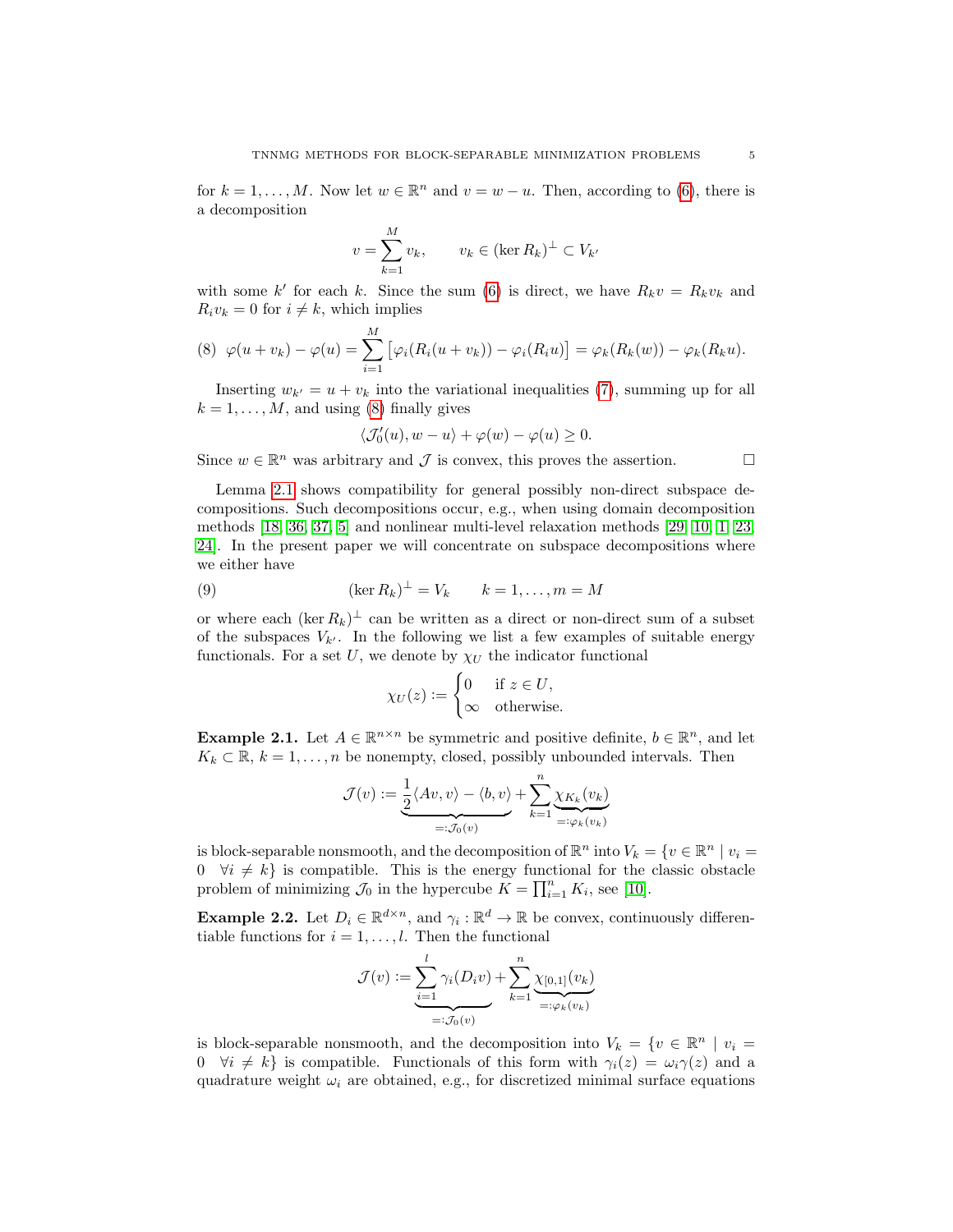#### $\begin{array}{c} \text{GRÄSER AND SAMPLER} \end{array}$

with an obstacle [\[17\]](#page-25-16), and shallow-ice glacier models [\[21,](#page-25-17) [22\]](#page-25-18). In both cases  $D_i$ represents the local evaluation of the gradient of a finite element function. For the minimal surface equation we have  $\gamma(z) = \sqrt{1 + ||z||_2^2}$ , while the *p*-Laplace operator in shallow-ice models leads to  $\gamma(z) = ||z||_2^p$ . For anisotropic phase-field models one obtains similar functions with an additional quadratic term [\[11\]](#page-25-19).

<span id="page-5-2"></span>**Example 2.3.** Let A and b be as above,  $R : \mathbb{R}^n \to (\mathbb{R}^L)^m$  an isomorphism, and

<span id="page-5-3"></span>(10) 
$$
G := \left\{ v \in \mathbb{R}^L \mid \sum_{i=1}^L v_i = 1, \ v_i \ge 0 \quad \forall i = 1, ..., L \right\}
$$

the L-dimensional Gibbs-simplex. Then the functional

$$
\mathcal{J}(v) := \underbrace{\langle Av, v \rangle - \langle b, v \rangle}_{=: \mathcal{J}_0(v)} + \sum_{k=1}^m \underbrace{\chi_G(R_k v)}_{=: \varphi_k(R_k v)}
$$

is block-separable nonsmooth, and the decomposition into  $V_k = (\ker R_k)^{\perp}$  is compatible. Note that these subspaces take the form  $V_k = e_k \otimes \mathbb{R}^L$  if we identify  $\mathbb{R}^n = (\mathbb{R}^L)^m$ , where  $e_k$  is the k-th canonical basis vector in  $\mathbb{R}^m$ . Functionals of this form occur when discretizing multi-component phase-field models [\[25\]](#page-26-2). It was shown in [\[14,](#page-25-8) [25\]](#page-26-2) that another compatible subspace decomposition is given by  $V_{k,i} = e_k \otimes \eta_i$ , where  $\eta_1, \ldots, \eta_l$  denote the  $l = \frac{1}{2}(L-1)L$  edge vectors of G.

<span id="page-5-1"></span>**Example 2.4.** Let A, b, and R as above,  $\|\cdot\| : \mathbb{R}^L \to \mathbb{R}$  a norm on  $\mathbb{R}^L$ , and  $\omega_k > 0$ positive weights. Then the functional

$$
\mathcal{J}(v) = \underbrace{\langle Av, v \rangle - \langle b, v \rangle}_{=: \mathcal{J}_0(v)} + \sum_{k=1}^m \underbrace{\omega_k || R_k v ||}_{=: \varphi_k(R_k v)}
$$

has the desired form with a compatible decomposition of  $\mathbb{R}^n = (\mathbb{R}^L)^m$  into  $V_k =$  $e_k \otimes \mathbb{R}^L$ . Functionals of this type are, e.g., obtained for certain friction laws, and in primal formulations of small-strain plasticity [\[16\]](#page-25-20).

# 3. The Truncated Nonsmooth Newton Multigrid method

<span id="page-5-0"></span>The Truncated Nonsmooth Newton Multigrid Method (TNNMG) was introduced in [\[10\]](#page-25-7) for quadratic obstacle problems, and later generalized to variational inequalities of the second kind with separable nonsmooth nonlinearities [\[13,](#page-25-9) [9\]](#page-25-21). Similar to these cases, the extension to block-separable nonsmooth problems of the form [\(2\)](#page-2-2) will be based on a nonlinear block Gauß–Seidel iteration and an additional linear correction step. For given initial iterate  $u^0 \in \text{dom } \mathcal{J}$  and iteration number  $\nu \in \mathbb{N}_0$ , one step of the TNNMG method is defined as follows: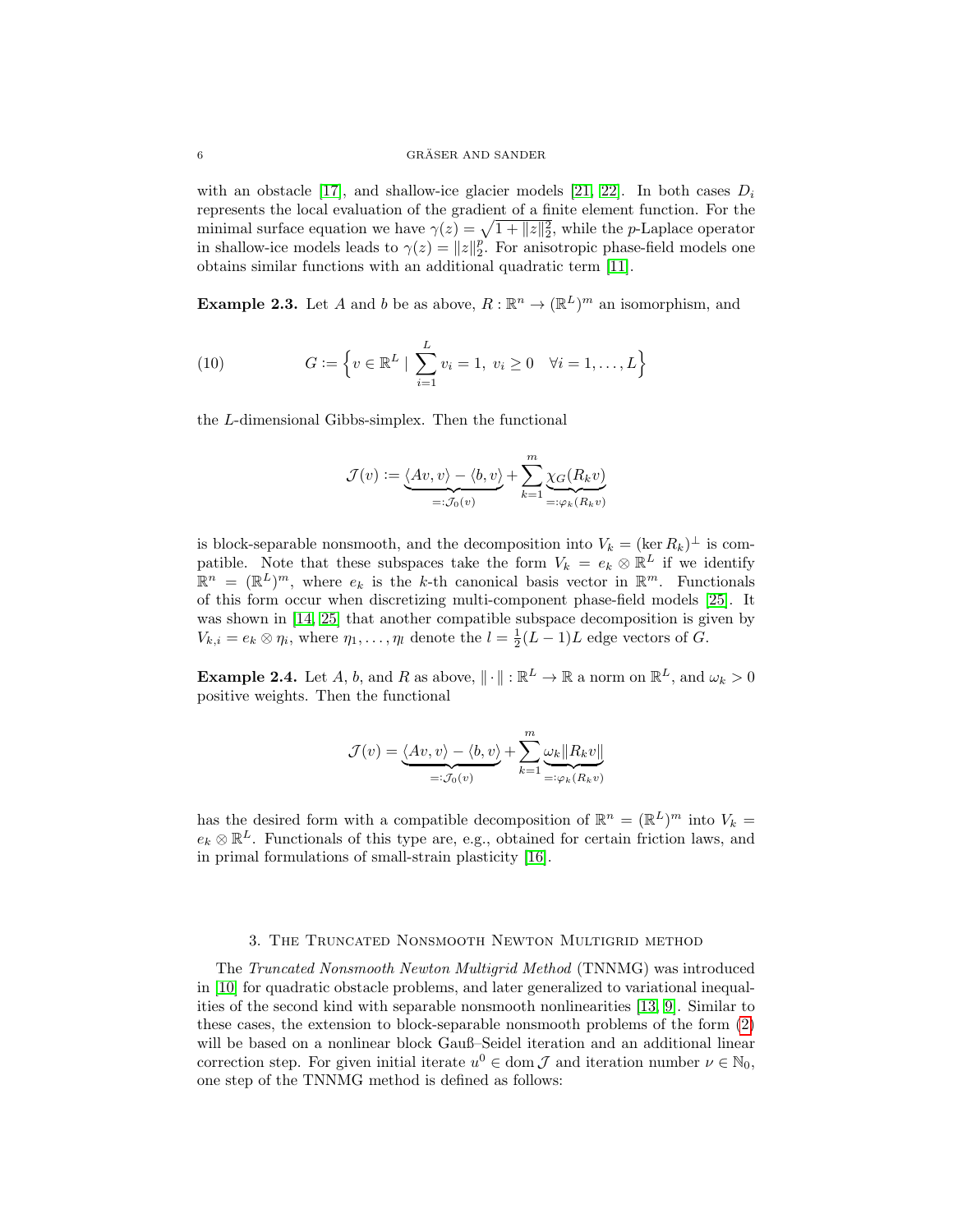<span id="page-6-2"></span><span id="page-6-1"></span><span id="page-6-0"></span>1 Input: Given  $u^{\nu}$ 2 begin Nonlinear pre-smoothing 3 Set  $w^{\nu,0} := u^{\nu}$ 4  $\vert$  for  $k = 1, \ldots, m$  do 5 Compute  $w^{\nu,k} \in w^{\nu,k-1} + V_k$ :  $w^{\nu,k} \, : \approx \quad \text{arg min}$  $v \in w^{\nu, k-1} + V_k$  $\mathcal{J}(v)$ 6 end 7 Set  $u^{\nu+\frac{1}{2}} := w^{\nu,m}$ 8 end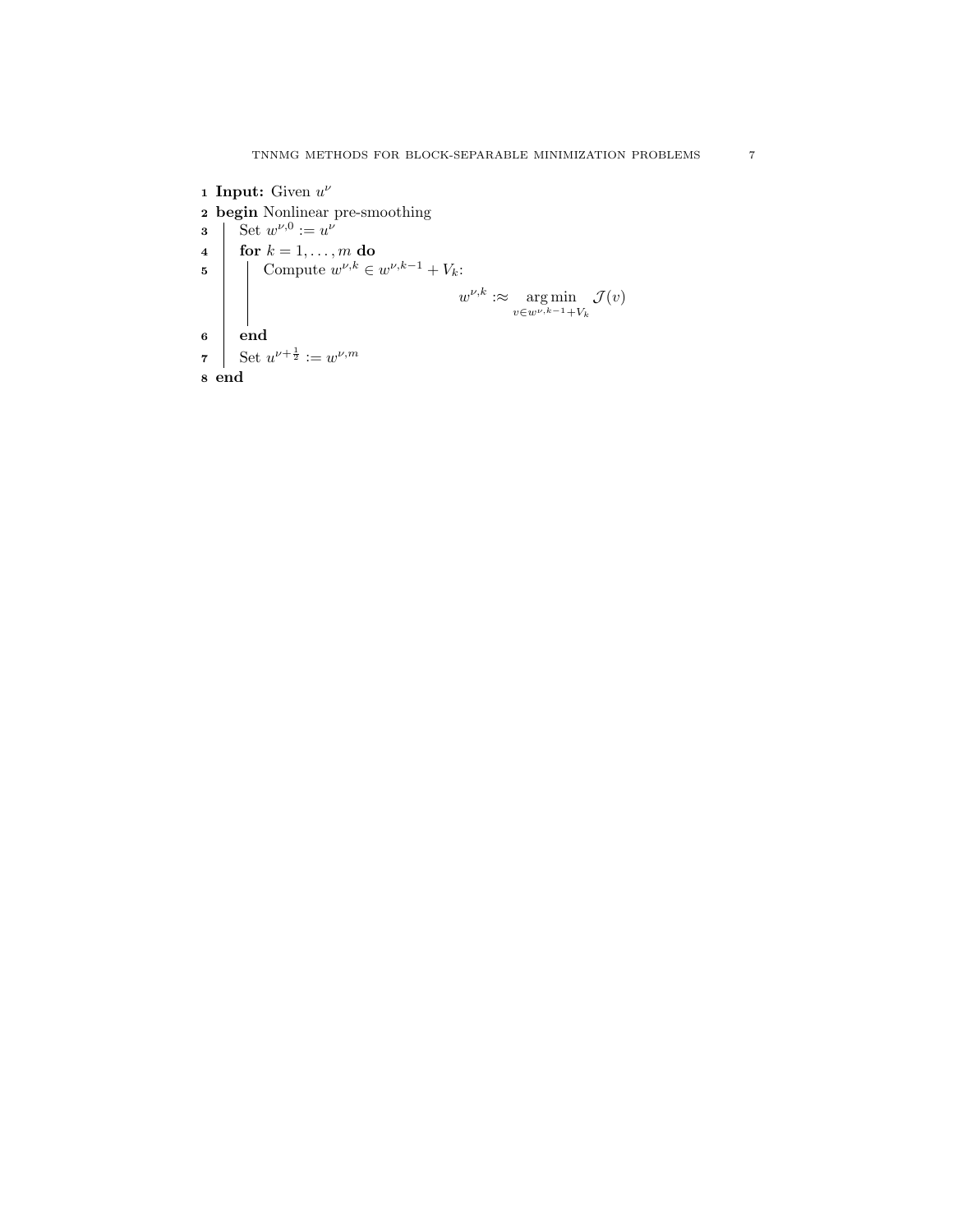<span id="page-7-3"></span>9 begin Truncated linear correction

- 10 Determine large subspace  $W_{\nu} \subset \mathbb{R}^n$  such that  $\mathcal{J}|_{u^{\nu+\frac{1}{2}}+W_{\nu}}$  is  $C^2$  near  $u^{\nu+\frac{1}{2}}$ .
- 11 Compute  $v^{\nu} \in W_{\nu}$  as

<span id="page-7-2"></span><span id="page-7-1"></span>(11) 
$$
v^{\nu} \approx -\left(\mathcal{J}''(u^{\nu+\frac{1}{2}})|_{W_{\nu}\times W_{\nu}}\right)^{-1}\left(\mathcal{J}'(u^{\nu+\frac{1}{2}})|_{W_{\nu}}\right)
$$

12 end

13 begin Post-processing

- <span id="page-7-4"></span>14 Compute the projection  $\tilde{v}^{\nu} := \Pi_{\text{dom } \mathcal{J} - u^{\nu+1/2}}(v^{\nu})$
- 15 Compute  $\rho_{\nu} \in [0, \infty)$  such that  $\mathcal{J}(u^{\nu + \frac{1}{2}} + \rho_{\nu} \tilde{v}^{\nu}) \leq \mathcal{J}(u^{\nu + \frac{1}{2}})$

16 end

<span id="page-7-5"></span>17 Output: Set  $u^{\nu+1} := u^{\nu+\frac{1}{2}} + \rho_{\nu} \tilde{v}^{\nu}$ 

Using the prolongation operators  $P_k$  of [\(4\)](#page-2-3), the incremental minimization prob-lems in Line [5](#page-6-0) for a given intermediate iterate  $w = w^{\nu, k-1} \in \mathbb{R}^n$  can be written as minimization problems in  $\mathbb{R}^{n_k}$ 

<span id="page-7-0"></span>(12) 
$$
\operatorname*{arg\,min}_{v \in w + V_k} \mathcal{J}(v) = w + \operatorname*{arg\,min}_{v \in V_k} \mathcal{J}(w + v) = w + P_k \operatorname*{arg\,min}_{\xi \in \mathbb{R}^{n_k}} \mathcal{J}(w + P_k \xi).
$$

We are mainly interested in block-separable problems originating from discretized PDEs where the block-sizes  $n_k$  are independent of the problem size n. If the subspaces  $V_k$  are chosen according to the blocks or even finer, then the size of the subproblems [\(12\)](#page-7-0) is in  $O(1)$ , which allows to use more expensive schemes for their approximate solution.

In Line [11](#page-7-1) we denote by  $\mathcal{J}'(u^{\nu+\frac{1}{2}})|_{W_{\nu}}$  and  $\mathcal{J}''(u^{\nu+\frac{1}{2}})|_{W_{\nu}\times W_{\nu}}$  the gradient and Hessian of the restriction of the objective functional  $\mathcal J$  to the subspaces  $W_{\nu}$  and  $W_{\nu} \times W_{\nu}$ , respectively. While  $\mathcal{J}$  is in general not even differentiable, these are still well-defined expressions since  $\mathcal J$  is twice continuously differentiable on  $W_{\nu}$  by construction of  $W_{\nu}$ . In implementations it is convenient to represent these restricted derivatives with respect to coordinates in  $\mathbb{R}^n$  by extending them with zero to the orthogonal complement of  $W_{\nu}$ . In such a situation, the restricted Hessian is not invertible as a map  $\mathbb{R}^n \to \mathbb{R}^n$ . However, if  $\mathcal J$  is convex and  $\mathcal J_0''(v)$  exists and is positive definite for any  $v$  then the correction problem [\(11\)](#page-7-2) still has a unique solution in  $W_{\nu}$ . In general this can be expressed by replacing  $(\mathcal{J}''(u^{\nu+\frac{1}{2}})|_{W_{\nu}\times W_{\nu}})^{-1}$  by the Moore–Penrose pseudo-inverse of  $\mathcal{J}''(u^{\nu+\frac{1}{2}})$  on  $\mathbb{R}^n$ . Similar arguments hold if  $\mathcal{J}_0$ is not  $C^2$ , but has a Lipschitz-continuous first derivative. Then,  $\mathcal{J}''$  needs to be replaced by a suitable generalized derivative of  $\mathcal{J}'$ .

Simply adding the linear coarse grid correction  $v^{\nu}$  from Line [9](#page-7-3) to  $u^{\nu+\frac{1}{2}}$  to obtain the new iterate  $u^{\nu+1}$  may lead to infeasibility of  $u^{\nu+1}$ , since Line [9](#page-7-3) is not aware of the domain of  $\mathcal J$ . Adding a damped version of  $v^{\nu}$  can ensure feasibility, but this may lead to very small damping parameters and thus to poor convergence. As an alternative we first compute a Euclidean projection  $\tilde{v}^{\nu}$  of  $v^{\nu}$  into the domain in Line [14.](#page-7-4) While this ensures feasibility of  $u^{\nu + \frac{1}{2}} + \tilde{v}^{\nu}$  it may still increase energy, because the projection is only aware of the domain, but not of the values of  $\mathcal{J}$ . To ensure energy decrease damping is then applied to the projected correction.

The post-processing steps are depicted in Figure [1.](#page-8-1) In particular, note that using a damped, projected correction may lead to larger steps compared to pure damping without preceding projection.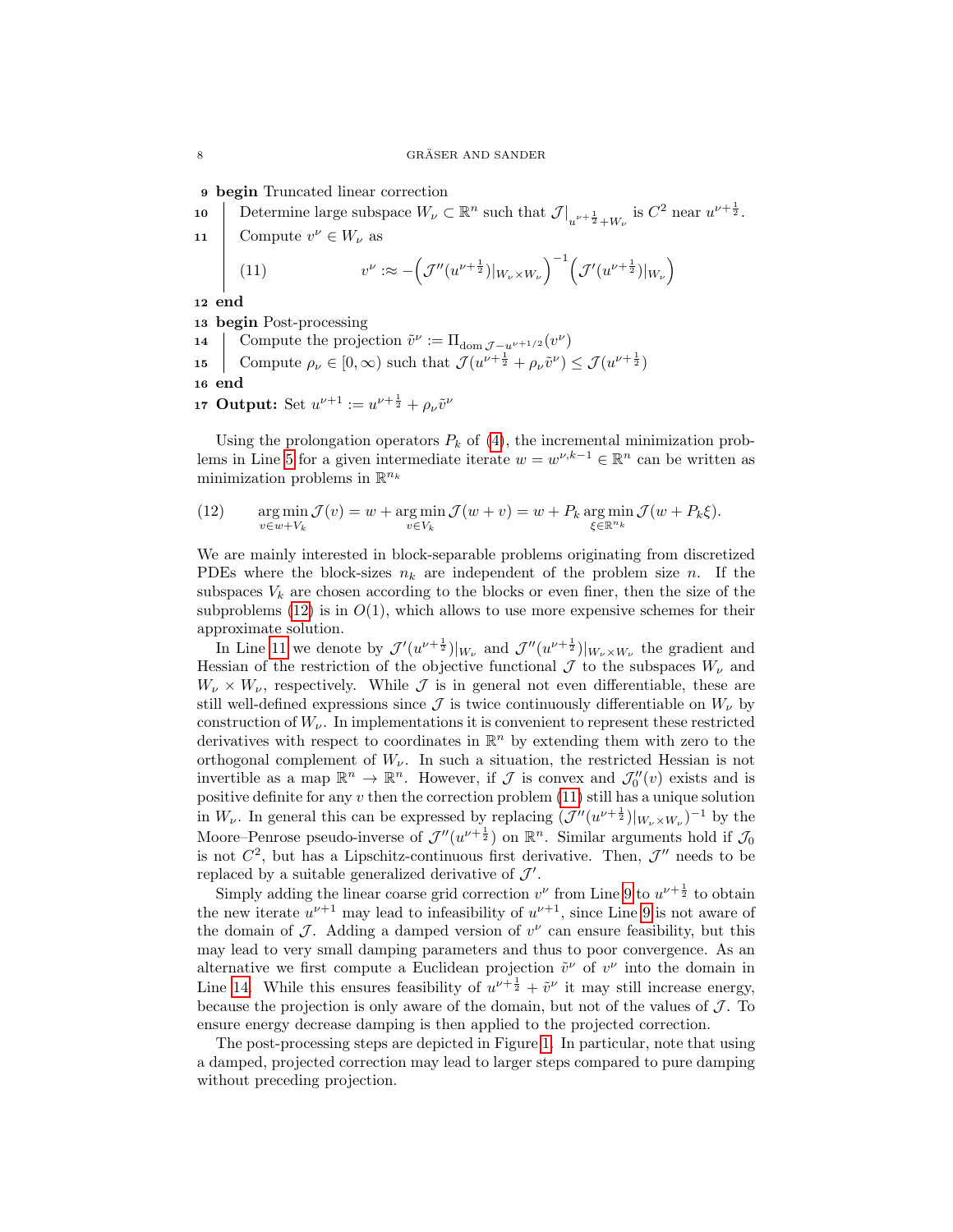

<span id="page-8-1"></span>Figure 1. Illustration of the TNNMG post-processing steps. The square represents the admissible set dom  $\mathcal{J}$ .

### 4. Global convergence

<span id="page-8-0"></span>We now prove that the TNNMG iteration converges to a stationary point for any initial iterate  $u^0$ . For this we need some assumptions on the inexact solution operators that map  $w^{\nu,k-1}$  to  $w^{\nu,k}$  in Line [5](#page-6-0) of the TNNMG algorithm. To this end we introduce operators

<span id="page-8-4"></span>(13) 
$$
\mathcal{M}_k : \text{dom}\,\mathcal{J} \to \text{dom}\,\mathcal{J}, \qquad \mathcal{M}_k - \text{Id} : \text{dom}\,\mathcal{J} \to V_k
$$

such that

<span id="page-8-6"></span>(14) 
$$
w^{\nu,k} = \mathcal{M}_k(w^{\nu,k-1}), \qquad w^{\nu,0} = u^{\nu}.
$$

These operators represent the inexact minimization of  $\mathcal J$  in the affine subspaces  $w^{\nu,k-1} + V_k$  by, e.g., some iterative algorithm. Using this notation the inexact block Gauß–Seidel loop in Lines [1–](#page-6-1)[8](#page-6-2) takes the form

<span id="page-8-2"></span>(15) 
$$
u^{\nu+\frac{1}{2}} = \mathcal{M}(u^{\nu}), \qquad \mathcal{M} := \mathcal{M}_m \circ \cdots \circ \mathcal{M}_1.
$$

The convergence proof hinges on the continuity of the compound operators  $\mathcal J \circ$  $\mathcal{M}_k$ . In case of exact minimization,  $\mathcal{M}_k$  is

$$
\mathcal{M}_k(\cdot) = \underset{v \in (\cdot) + V_k}{\arg \min} \mathcal{J}(v),
$$

and we get continuity of  $\mathcal J \circ \mathcal M_k = \min_{v \in (\cdot) + V_k} \mathcal J(v)$  as a direct consequence of Lemma [5.1](#page-10-1) below. However, this continuity may not hold for general inexact minimization operators  $\mathcal{M}_k$ . Therefore we introduce additional operators

<span id="page-8-5"></span>(16)  $\tilde{\mathcal{M}}_k : \text{dom}\,\mathcal{J} \to \text{dom}\,\mathcal{J}, \qquad \tilde{\mathcal{M}}_k - \text{Id} : \text{dom}\,\mathcal{J} \to V_k$ 

with continuous  $\mathcal{J} \circ \tilde{\mathcal{M}}_k$  that bound the energy decrease realized by  $\mathcal{M}_k$  from above, i.e., we assume that

$$
\mathcal{J}(\mathcal{M}_k(v)) \leq \mathcal{J}(\tilde{\mathcal{M}}_k(v)) \qquad \forall v \in \text{dom}\,\mathcal{J}.
$$

These operators do not appear in the implementation of the method but will only be used as a tool to prove convergence.

Finally, we introduce an operator  $\mathcal{C}$  : dom  $\mathcal{J} \to \text{dom } \mathcal{J}$  that represents the truncated linear correction and the post-processing in Lines [9–](#page-7-3)[17](#page-7-5) in the sense that

<span id="page-8-3"></span>(17) 
$$
u^{\nu+1} = \mathcal{C}(u^{\nu+\frac{1}{2}}).
$$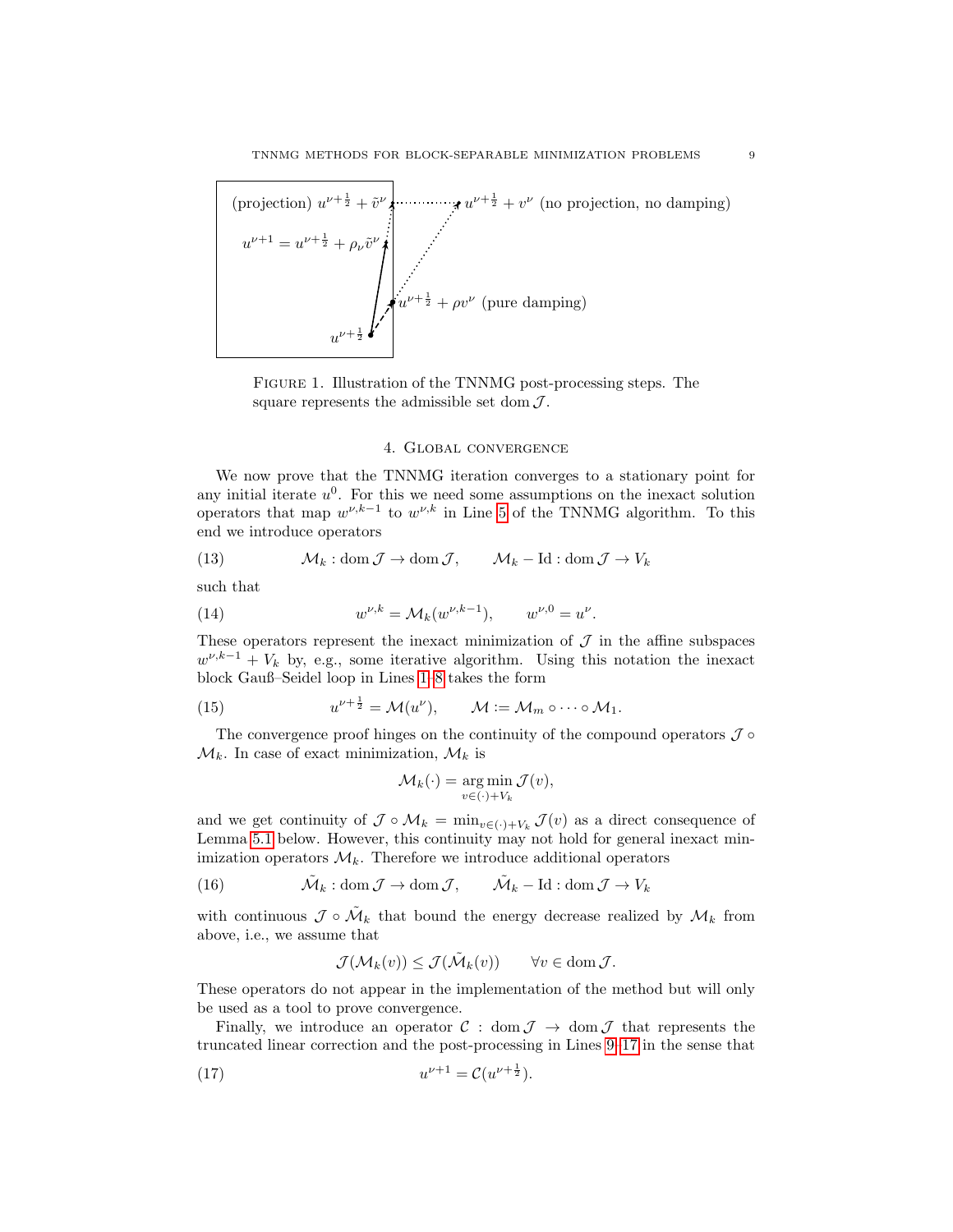However, this operator does not have to be continuous in any way. Note that [\(15\)](#page-8-2) and [\(17\)](#page-8-3) together formalize the TNNMG algorithm.

<span id="page-9-0"></span>**Theorem 4.1.** Let  $\mathcal{J} : \mathbb{R}^n \to \mathbb{R} \cup {\infty}$  be coercive, proper, lower-semicontinuous, and continuous on its domain, and assume that  $\mathcal{J}(w + (\cdot))$  has a unique global minimizer in all  $V_k$ ,  $k = 1, ..., m$  for each  $w \in \text{dom } \mathcal{J}$ . For local operators  $\mathcal{M}_k$ of the form [\(13\)](#page-8-4), a correction operator  $C : \text{dom } \mathcal{J} \to \text{dom } \mathcal{J}$ , and an initial guess  $u^0 \in \text{dom } \mathcal{J}$  let  $(u^{\nu})$  be given by the algorithm [\(15\)](#page-8-2) and [\(17\)](#page-8-3). Assume that there are operators  $\tilde{\mathcal{M}}_k$  of the form [\(16\)](#page-8-5) such that the following holds:

- (1) Monotonicity:  $\mathcal{J}(\mathcal{M}_k(v)) \leq \mathcal{J}(\tilde{\mathcal{M}}_k(v)) \leq \mathcal{J}(v)$  and  $\mathcal{J}(\mathcal{C}(v)) \leq \mathcal{J}(v)$  for all  $v \in \text{dom } \mathcal{J}$ .
- (2) Continuity:  $\mathcal{J} \circ \tilde{\mathcal{M}}_k$  is continuous.

<span id="page-9-4"></span>(3) Stability:  $\mathcal{J}(\tilde{\mathcal{M}}_k(v)) < \mathcal{J}(v)$  is not minimal in  $v + V_k$ .

Then any accumulation point u of  $(u^{\nu})$  is stationary in the sense that

<span id="page-9-2"></span>(18) 
$$
\mathcal{J}(u) \leq \mathcal{J}(u+v) \quad \forall v \in V_k, \quad k = 1, ..., m.
$$

The proof uses the following direct consequence of lower semi-continuity.

<span id="page-9-1"></span>**Lemma 4.2.** If  $F : \mathbb{R}^n \to \mathbb{R} \cup {\infty}$  is lower semi-continuous, then the sub-level set  $F^{-1}((-\infty, C])$  is closed for any  $C \in \mathbb{R}$ . In particular, this guarantees that  $\lim x^{\nu} \in \text{dom } F$  for any convergent sequence  $x^{\nu}$  with bounded  $F(x^{\nu})$ .

*Proof of Theorem [4.1.](#page-9-0)* Throughout the proof we assume that the sequences  $w^{\nu,k}$ are defined according to [\(14\)](#page-8-6). Now let  $(u^{\nu_l})$  be any convergent subsequence of  $(u^{\nu})$ with  $u^{\nu_l} \to u$ . Then by Lemma [4.2](#page-9-1) we have  $u \in \text{dom } \mathcal{J}$ . We will show that u is stationary in the sense of [\(18\)](#page-9-2).

As the subsequences  $(w^{\nu_l,k})_{l\in\mathbb{N}}$  are also bounded for any k there are subsubsequences (w.l.o.g. also indexed by  $\nu_l$ ) and limits  $w^k$  such that  $w^{\nu_l,k} \to w^k$  for  $l \to \infty$ for all  $k = 1, ..., m$ . In particular, we have  $w^{\nu_m, 0} = u^{\nu_m} \rightarrow u =: w^0$ . For any  $k = 1, \ldots, m$  we then have by monotonicity of  $\mathcal J$  with respect to  $\mathcal M_k$ ,  $\tilde{\mathcal M}_k$ , and  $\tilde{\mathcal C}$ 

$$
\mathcal{J}(w^{\nu_{l+1},k-1}) \leq \mathcal{J}(w^{\nu_{l},k}) \leq \mathcal{J}(\tilde{\mathcal{M}}_{k}(w^{\nu_{l},k-1})) \leq \mathcal{J}(w^{\nu_{l},k-1}) \leq \mathcal{J}(u^{0}) < \infty,
$$

and thus  $w^k \in \text{dom } \mathcal{J}$  by Lemma [4.2.](#page-9-1) Taking the limit  $l \to \infty$  and using continuity of  $\mathcal J$  and  $\mathcal J \circ \tilde{\mathcal M}_k$  we get

<span id="page-9-3"></span>(19) 
$$
\mathcal{J}(w^{k-1}) \leq \mathcal{J}(w^k) \leq \mathcal{J}(\tilde{\mathcal{M}}_k(w^{k-1})) \leq \mathcal{J}(w^{k-1}),
$$

which, together with stability, implies that  $\tilde{\mathcal{M}}_k(w^{k-1})$  is the unique minimizer of  $\mathcal{J}$  in  $w^{k-1} + V_k$  and thus  $\tilde{\mathcal{M}}_k(w^{k-1}) = w^{k-1}$ . From  $w^{\nu_l, k} - w^{\nu_l, k-1} \in V_k$  we get for the limit  $w^k - w^{k-1} \in V_k$  and thus  $w^k \in w^{k-1} + V_k$ . Hence  $\mathcal{J}(w^k) \leq \mathcal{J}(w^{k-1})$  (as shown in [\(19\)](#page-9-3)) and uniqueness of the minimizer in  $w^{k-1} + V_k$  show  $w^k = w^{k-1}$ .

We conclude that we have  $w^m = w^{m-1} = \cdots = w^0 = u$ , and thus  $\mathcal{M}_k(u) = u$ for  $k = 1, \ldots, m$ . Hence we get [\(18\)](#page-9-2) from the stability assumption [\(3\)](#page-9-4).

Under the additional assumption of a compatible subspace decomposition we can show convergence to minimizers of  $\mathcal{J}$ .

<span id="page-9-5"></span>**Corollary 4.3.** Assume that, additionally to the assumptions of Theorem [4.1,](#page-9-0) the subspace decomposition  $\mathbb{R}^n = \sum_{k=1}^m V_k$  is compatible with J. Then any accumulation point of  $u^{\nu}$  is a global minimizer of  $\mathcal{J}.$ 

<span id="page-9-6"></span>**Corollary 4.4.** Assume that, additionally to the assumptions of Corollary [4.3,](#page-9-5)  $\mathcal{J}$ has a unique global minimizer  $u^*$ , then  $u^{\nu}$  converges to  $u^*$ .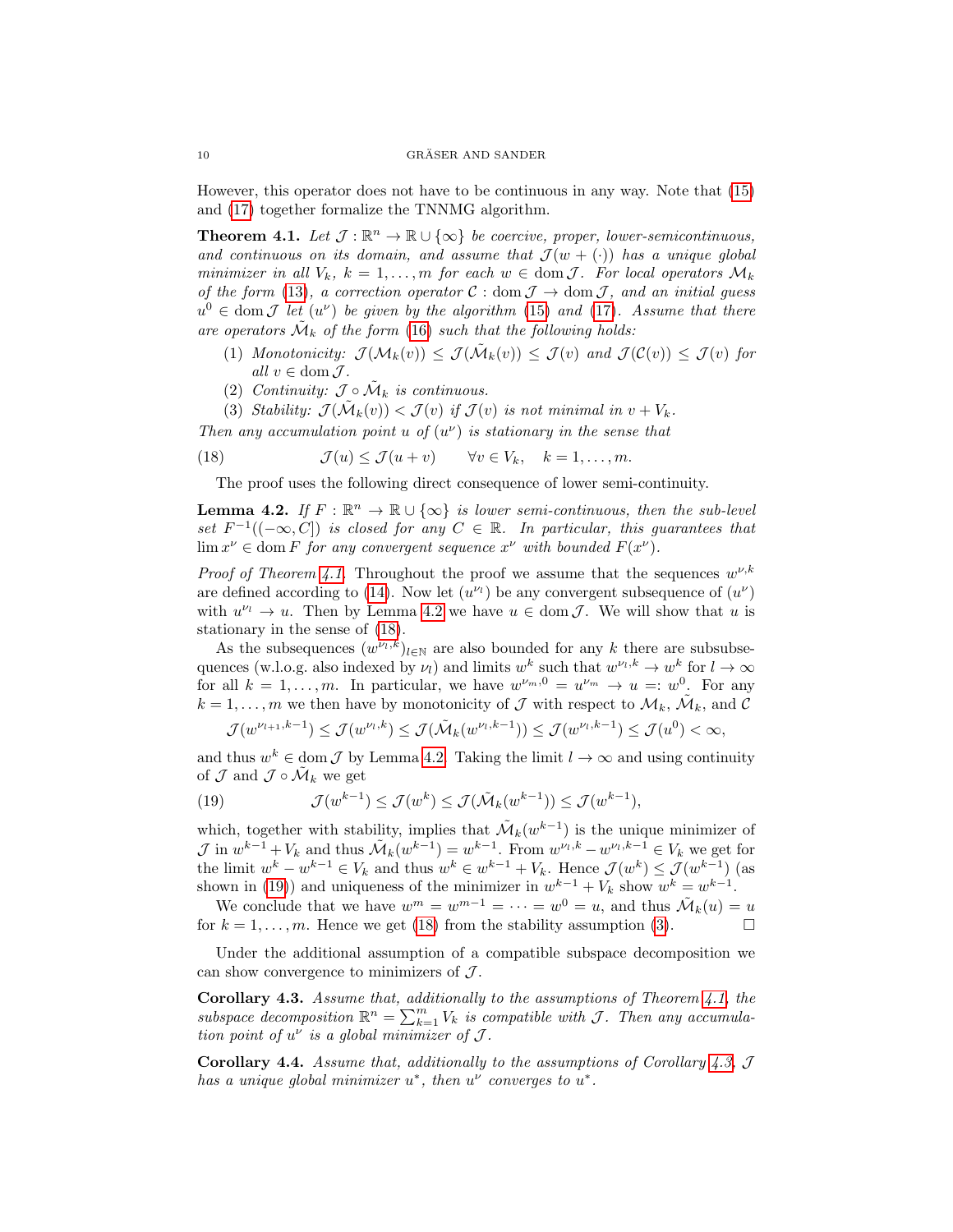*Proof.* Since  $\mathcal J$  is coercive and  $\mathcal J(u^{\nu})$  is monotonically decreasing, the sequence  $u^{\nu}$ is bounded. Hence, if  $u^{\nu}$  does not converge to  $u^*$  it must have an accumulation point  $u \neq u^*$ , which contradicts Corollary [4.3.](#page-9-5)

These convergence results cover many important cases; in particular, they imply global convergence to a minimizer for all example functionals listed in Chapter [2.](#page-2-0) For reference we state global convergence for strictly convex, block-separable nonsmooth functionals as a separate corollary.

**Corollary 4.5.** Let  $\mathcal{J}: \mathbb{R}^n \to \mathbb{R} \cup \{\infty\}$  be strictly convex, coercive, proper, lower semi-continuous, and continuous on its domain. Assume that  $\mathcal J$  is block-separable nonsmooth, and consider the induced subspaces  $V_k := (\ker R_k)^{\perp}$ . Then the TNNMG method with smoother  $M = M_m \circ \cdots \circ M_1$  and linear correction C satisfying the monotonicity, continuity, and stability assumptions of Theorem [4.1](#page-9-0) converges globally to the unique minimizer of  $\mathcal{J}$ .

This corollary subsumes previous results from [\[14,](#page-25-8) [25,](#page-26-2) [13\]](#page-25-9) and others. However, the theory covers many more general situations as well, such as the biconvex energies in [\[31\]](#page-26-8), and certain quasi-convex functionals.

# 5. Solution of local subproblems

<span id="page-10-0"></span>In the following we will give several examples of local operators  $\mathcal{M}_k$  that satisfy the assumptions of Theorem  $4.1<sup>1</sup>$  $4.1<sup>1</sup>$  $4.1<sup>1</sup>$  Evaluating such an operator is equivalent to the inexact minimization

<span id="page-10-3"></span>(20) 
$$
\underset{v \in w^{\nu,k-1} + V_k}{\arg \min} \mathcal{J}(v)
$$

in the k-th affine subspace  $w^{\nu,k-1} + V_k$ . These evaluations appear as local subproblems in Line [5](#page-6-0) of the TNNMG algorithm, and form the nonlinear Gauß–Seidel smoother. In the following we only consider a single subspace  $V := V_k$ . Introducing  $N = n_k$ , and dropping all other indices we will write [\(20\)](#page-10-3) as

<span id="page-10-5"></span>(21) 
$$
\underset{v \in w + V}{\arg \min} \mathcal{J}(v)
$$

for a given  $w \in \mathbb{R}^n$ .

5.1. **Exact minimization.** The trivial choice for the local correction operator  $M$ is the exact minimization operator  $\mathcal{M}^{\text{ex}}$  given by

<span id="page-10-4"></span>(22) 
$$
\mathcal{M}^{\text{ex}}(w) := \underset{v \in w + V}{\arg \min} \mathcal{J}(v).
$$

In the case where the minimizer is not unique, we assume that  $\mathcal{M}^{ex}(w)$  is any of the global minimizers in the affine subspace  $w + V$ . This is sufficient for the application of Theorem [4.1,](#page-9-0) because all assumptions there are stated in terms of  $J \circ M$ , which is invariant under the specific choice.

<span id="page-10-1"></span>**Lemma 5.1.** Let  $\mathcal J$  be block-separable nonsmooth, and let the decomposition be induced by the block-structure, i.e., [\(9\)](#page-4-1). Then the exact minimization operator  $\mathcal{M} = \mathcal{M}^{ex}$  satisfies the assumptions of Theorem [4.1](#page-9-0) with  $\tilde{\mathcal{M}} = \mathcal{M}^{ex}$ . In particular, the minimal energy  $\mathcal{J} \circ \mathcal{M}^{ex}$  is continuous on dom  $\mathcal{J}$ .

<span id="page-10-2"></span><sup>&</sup>lt;sup>1</sup>Note that "satisfy the assumptions" generally means that there exists a bounding minimization operator  $\tilde{\mathcal{M}}_k$  with the necessary properties. In some cases this operator coincides with  $\mathcal{M}_k$ itself.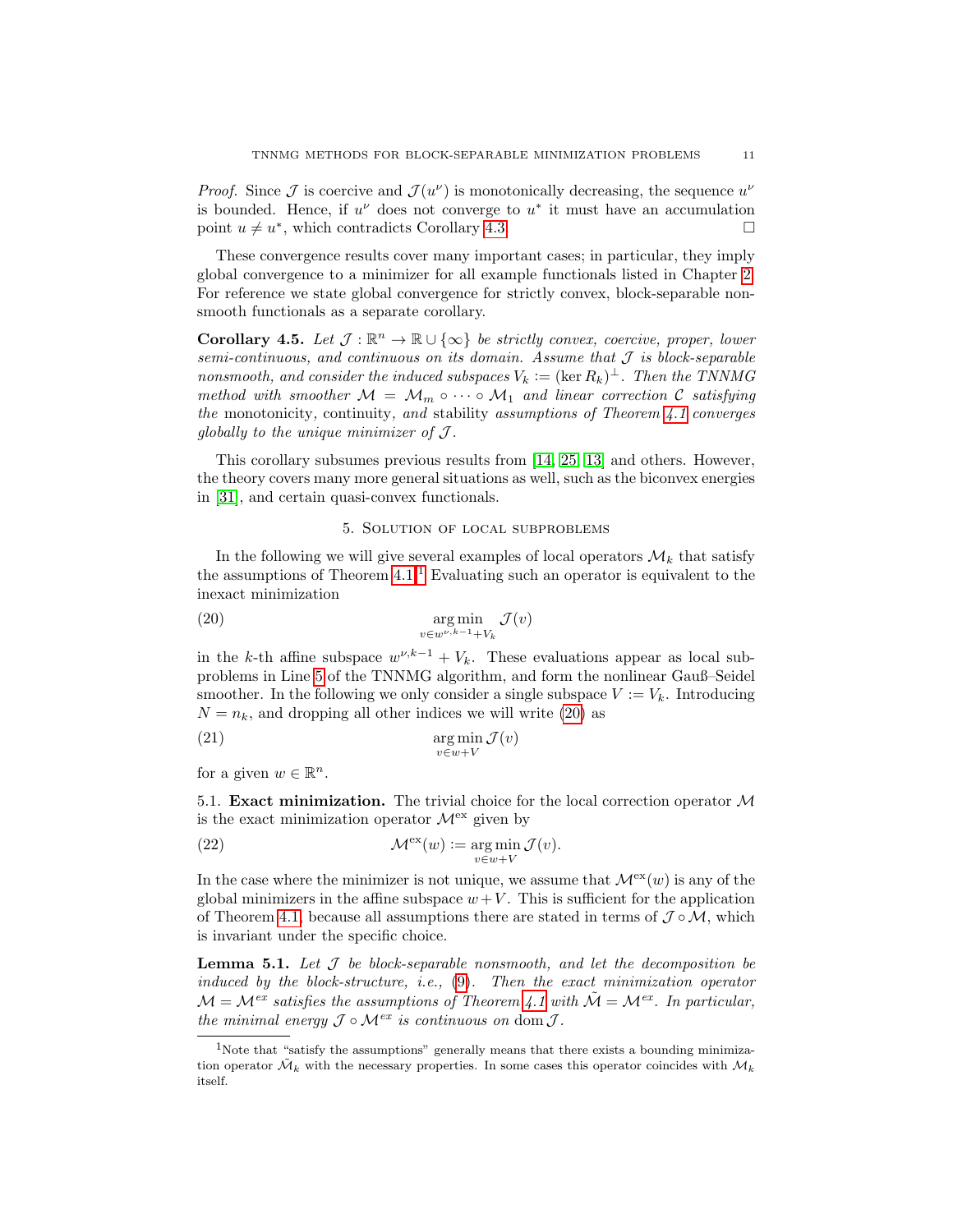*Proof.* The operator  $\mathcal{M} = \tilde{\mathcal{M}} = \mathcal{M}^{ex}$  is stable and monotone by construction. To show continuity of  $\mathcal{J} \circ \mathcal{M}^{\text{ex}}$ , note that the block-separability of the functional

$$
\mathcal{J}(v) = \mathcal{J}_0(v) + \sum_{k=1}^{M} \varphi_k(R_k v)
$$

implies that its domain takes the form

$$
\operatorname{dom} \mathcal{J} = \operatorname{dom} \varphi_k \times \Bigl(\prod_{i \neq k} \operatorname{dom} \varphi_i\Bigr).
$$

The assertion then follows from Corollary [A.2.](#page-24-0)  $\Box$ 

If the subspace decomposition is not induced by the block-separable structure of  $\mathcal{J}$ , then the minimization [\(22\)](#page-10-4) is in general not continuous. We refer to [\[14\]](#page-25-8) for an example. The following result shows that continuity still holds if the domain is polyhedral. It is a generalization of a result shown in [\[14\]](#page-25-8) for the case of a convex  $\mathcal{J}$ .

<span id="page-11-0"></span>**Lemma 5.2.** Let dom  $\mathcal{J}$  be a convex polyhedron. Then  $\mathcal{M} = \tilde{\mathcal{M}} = \mathcal{M}^{ex}$  satisfies the assumptions of Theorem [4.1.](#page-9-0)

Proof. Monotonicity and stability are again given by construction, while continuity for polyhedral domains is shown in Corollary [A.3.](#page-24-1)

We can also show that inexact versions of  $\mathcal{M}^{\text{ex}}$  satisfy these assumptions if they guarantee sufficient descent.

<span id="page-11-1"></span>**Lemma 5.3.** Let the functional  $\mathcal J$  and the subspace decomposition satisfy either the assumptions of Lemma [5.1](#page-10-1) or of Lemma [5.2.](#page-11-0) Assume that the operator

 $\mathcal{M} : \text{dom } \mathcal{J} \to \text{dom } \mathcal{J}, \qquad \mathcal{M} - Id : \text{dom } \mathcal{J} \to V$ 

satisfies the sufficient descent condition

$$
\mathcal{J}(w) - \mathcal{J}(\mathcal{M}(w)) \ge \varepsilon \big[ \mathcal{J}(w) - \mathcal{J}(\mathcal{M}^{ex}(w)) \big]
$$

for a fixed  $\varepsilon > 0$ . Then M satisfies the assumptions of Theorem [4.1.](#page-9-0)

*Proof.* By continuity of  $\mathcal J$  on dom  $\mathcal J$ , for any  $w \in \text{dom } \mathcal J$  there exists a  $\tilde w \in$ dom  $\mathcal{J} \cap w + V$  with

$$
\mathcal{J}(\tilde{w}) = (1 - \varepsilon)\mathcal{J}(w) + \varepsilon \mathcal{J}(\mathcal{M}^{\text{ex}}(w)).
$$

Now we set  $\mathcal{\tilde{M}}(w) = \tilde{w}$ . Then we have

$$
\mathcal{J}(\mathcal{M}(w)) \le (1 - \varepsilon)\mathcal{J}(w) + \varepsilon \mathcal{J}(\mathcal{M}^{\text{ex}}(w)) = \mathcal{J}(\tilde{\mathcal{M}}(w)) \le \mathcal{J}(w),
$$

which is the required monotonicity. Continuity of  $\mathcal J$  and of  $\mathcal J \circ \mathcal M^{\rm ex}$  (Lemma [5.1\)](#page-10-1) imply continuity of  $\mathcal{J} \circ \tilde{\mathcal{M}}$ . Furthermore  $\mathcal{J}(\tilde{\mathcal{M}}(w)) = \mathcal{J}(w)$  implies  $\mathcal{J}(\mathcal{M}^{\text{ex}}(w)) =$  $\mathcal{J}(w)$  which shows stability.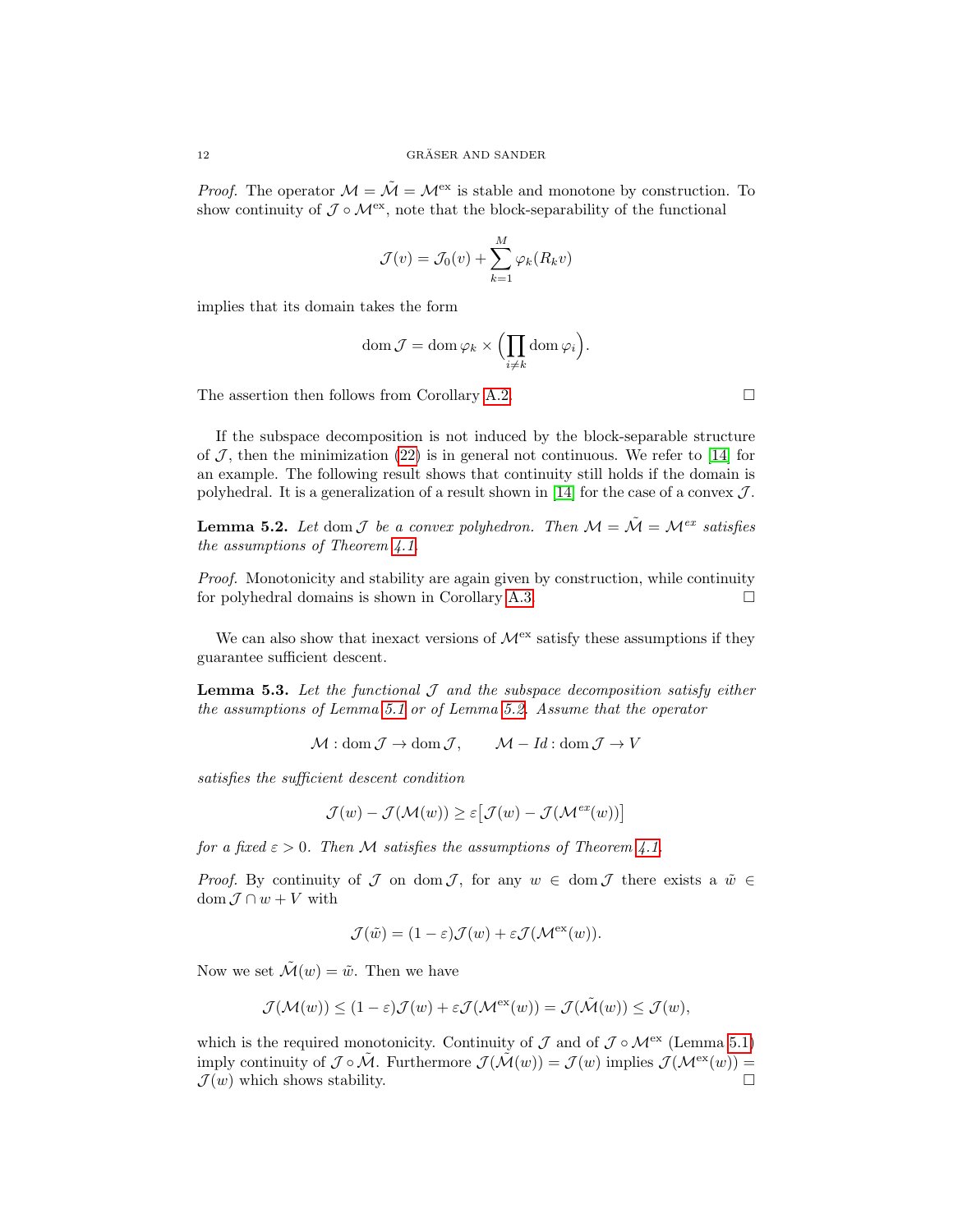5.2. Polyhedral Gauß–Seidel. We now consider the case of a block-separable nonsmooth functional

$$
\mathcal{J}(v) = \mathcal{J}_0(v) + \sum_{k=1}^{M} \varphi_k(R_k v)
$$

where, additionally, each  $\varphi_k$  is piecewise smooth on a partition of its domain into a finite set a convex polyhedra. Furthermore we assume the induced subspace decomposition [\(9\)](#page-4-1). Here, solving the piecewise smooth subproblems in each subspace  $V_k$  can be nontrivial problem.

For the case that dom  $\varphi_k$  is a simplex, [\[25\]](#page-26-2) proposed to further split  $V_k$  into the one-dimensional spaces spanned by the simplex edges and to successively minimize in each of those spaces. This was generalized in [\[14\]](#page-25-8) to general polyhedral partitions, by using spaces

$$
V_k = \sum_{i=1}^{m_k} V_{k,i},
$$

where the one-dimensional subspaces  $V_{k,i}$  are aligned with the edges of the polyhedral partition of dom  $\varphi_k$ . For the precise definition of these subspaces and the treatment of the case that the edges do not span the whole space we refer to [\[14\]](#page-25-8).

Instead of showing for each  $V_k$  that this procedure takes the form of an inexact minimization operator  $\mathcal{M}_k$  in  $V_k$  in the sense of Theorem [4.1,](#page-9-0) we can simply apply this theorem to the decomposition

<span id="page-12-0"></span>(23) 
$$
\mathbb{R}^{n} = \sum_{k=1}^{m} \sum_{i=1}^{m_{k}} V_{k,i}
$$

and use an exact or inexact minimization step in each one-dimensional subspace  $V_{k,i}$ . Such inexact minimization operators  $\mathcal{M}_{k,i}$  for  $V_{k,i}$  can be constructed by straightforward application of bisection with fully practical termination criteria, see, e.g., [\[14\]](#page-25-8). The resulting relaxation method is called the *Polyhedral Gauß–Seidel* method. A variant of the following theorem has been the main result of [\[14\]](#page-25-8).

**Theorem 5.4.** Let  $\mathcal{J} : \mathbb{R}^n \to \mathbb{R} \cup {\infty}$  be coercive, proper, lower-semicontinuous, and continuous on its domain. Suppose that there exists a finite partition of dom  $\varphi$ into nondegenerate, convex, closed polyhedra such that  $\varphi$  is piecewise smooth with respect to this partition. Consider the decomposition of  $\mathbb{R}^n$  into one-dimensional subspaces  $V_{k,i}$  such that any tangent cone of the partition is generated by vectors from the one-dimensional spaces  $V_{k,i}$ .

On each such subspace, let  $\mathcal{M}_{k,i}$  be the exact minimization operator [\(22\)](#page-10-4) or its inexact cousin in the sense of Lemma [5.3.](#page-11-1) Then all accumulation points of the TNNMG method are stationary. Additionally, if  $J$  is convex and has a unique minimizer, then the method will converge to that minimizer.

Proof. The result follows directly from Theorem [4.1](#page-9-0) and Corollary [4.4,](#page-9-6) if we can show continuity of  $\mathcal{J} \circ \mathcal{M}_{k,i}$  and compatibility of the decomposition [\(23\)](#page-12-0). The continuity of  $\mathcal{J} \circ \mathcal{M}_{k,i}$  was shown in Lemmas [5.2](#page-11-0) and [5.3](#page-11-1) for the exact and the inexact case, respectively. The compatibility of the splitting with  $\mathcal J$  was shown in Lemma 5.1 of [\[14\]](#page-25-8).  $\Box$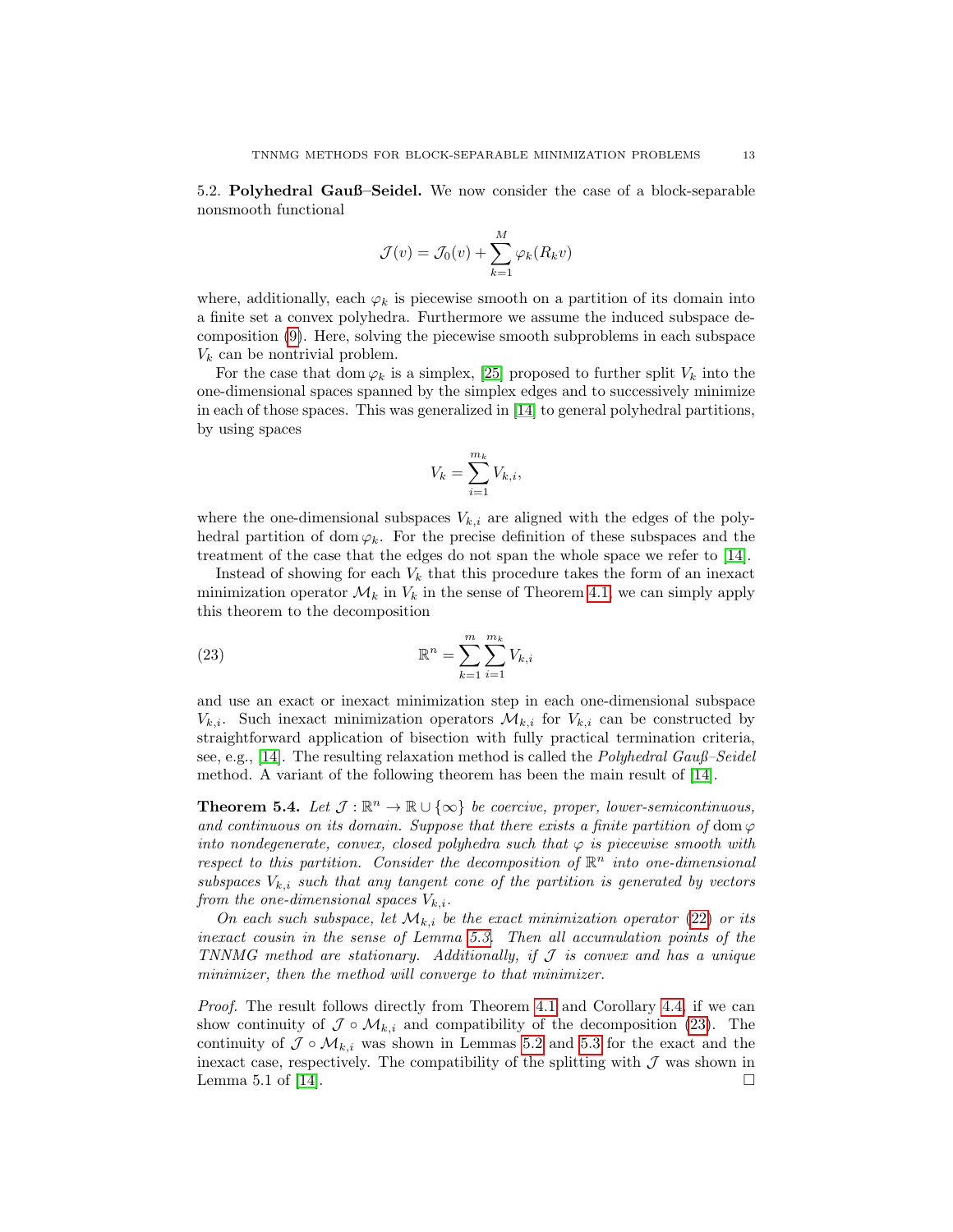5.3. First-order models. In this section we assume that  $\mathcal J$  is block-separable nonsmooth and that the decomposition is induced by the block-structure, i.e., [\(9\)](#page-4-1) holds. Then the local subproblems [\(21\)](#page-10-5) take the form

$$
v^* \in \mathbb{R}^N : \qquad f(v^*) \le f(v) \qquad \forall v \in \mathbb{R}^N
$$

where

<span id="page-13-0"></span>(24) 
$$
f(v) = f_w(v) = \underbrace{J_0(w + Pv)}_{=: f_0(v)} + \underbrace{\varphi_k(R_kw + v)}_{=: \psi(v)},
$$

and  $P = P_k$  is the prolongation operator defined in [\(4\)](#page-2-3). Under the assumption that  $f$  is convex we will now construct inexact solvers for these problems by solving approximate problems exactly. To this end we introduce the notion of first-order dominating models. These models differ from standard first-order models by only approximating the smooth part  $f_0$  of the functional f, while the nonsmooth part  $\psi$  is treated exactly.

Since we only need these models for incremental problems we can simplify the situation without loss of generality by only considering models fitted to  $f$  in the origin.

**Definition 5.1.** A functional  $M : \mathbb{R}^N \to \mathbb{R} \cup {\infty}$  is called a first-order model for f at  $0 \in \text{dom } \psi$  if there is a continuously differentiable  $M_0 : \mathbb{R}^N \to \mathbb{R}$  with

$$
M(v) = f_0(0) + \langle f'_0(0), v \rangle + M_0(v) + \psi(v)
$$

such that  $M_0(0) = 0$  and  $M'_0(0) = 0$ .

First-order models allow to detect minimizers, i.e., if the original functional is not minimal in 0, then neither is the model.

<span id="page-13-1"></span>**Lemma 5.5.** Let M be a first-order model of f at  $0 \in \mathbb{R}^N$ , and  $v \in \mathbb{R}^N$  with  $f(v) < f(0)$ . Then there is a  $t > 0$  with  $M(tv) < M(0) = f(0)$ .

*Proof.* From convexity of f we get for any  $t \in (0,1)$  that

$$
0 > f(v) - f(0) \ge \frac{1}{t} (f(tv) - f(0))
$$
  
 
$$
\ge \frac{1}{t} [(f'_0(0), tv) + \psi(tv) - \psi(0)].
$$

As  $M_0$  is differentiable with  $M'_0(0) = 0$  we get for sufficiently small  $t > 0$  that

$$
\frac{1}{2} \underbrace{(f(0) - f(v))}_{>0} \geq \frac{1}{t} \big[ M_0(tv) + M_0(0) \big].
$$

Adding both inequalities and multiplying by  $t > 0$  yields

$$
0 > \frac{t}{2}(f(v) - f(0)) \ge M(tv) - M(0).
$$

Although a first-order model can only be minimal if the exact functional is minimal, minimizing the model does not necessarily decrease the value of the original functional. In order to obtain this property the model must also be *dominating*.

**Definition 5.2.** A first-order model  $M : \mathbb{R}^N \to \mathbb{R} \cup {\infty}$  for f at  $0 \in \text{dom } \psi$  is called dominating if it satisfies  $M(v) \ge f(v)$  for all  $v \in \mathbb{R}^N$ .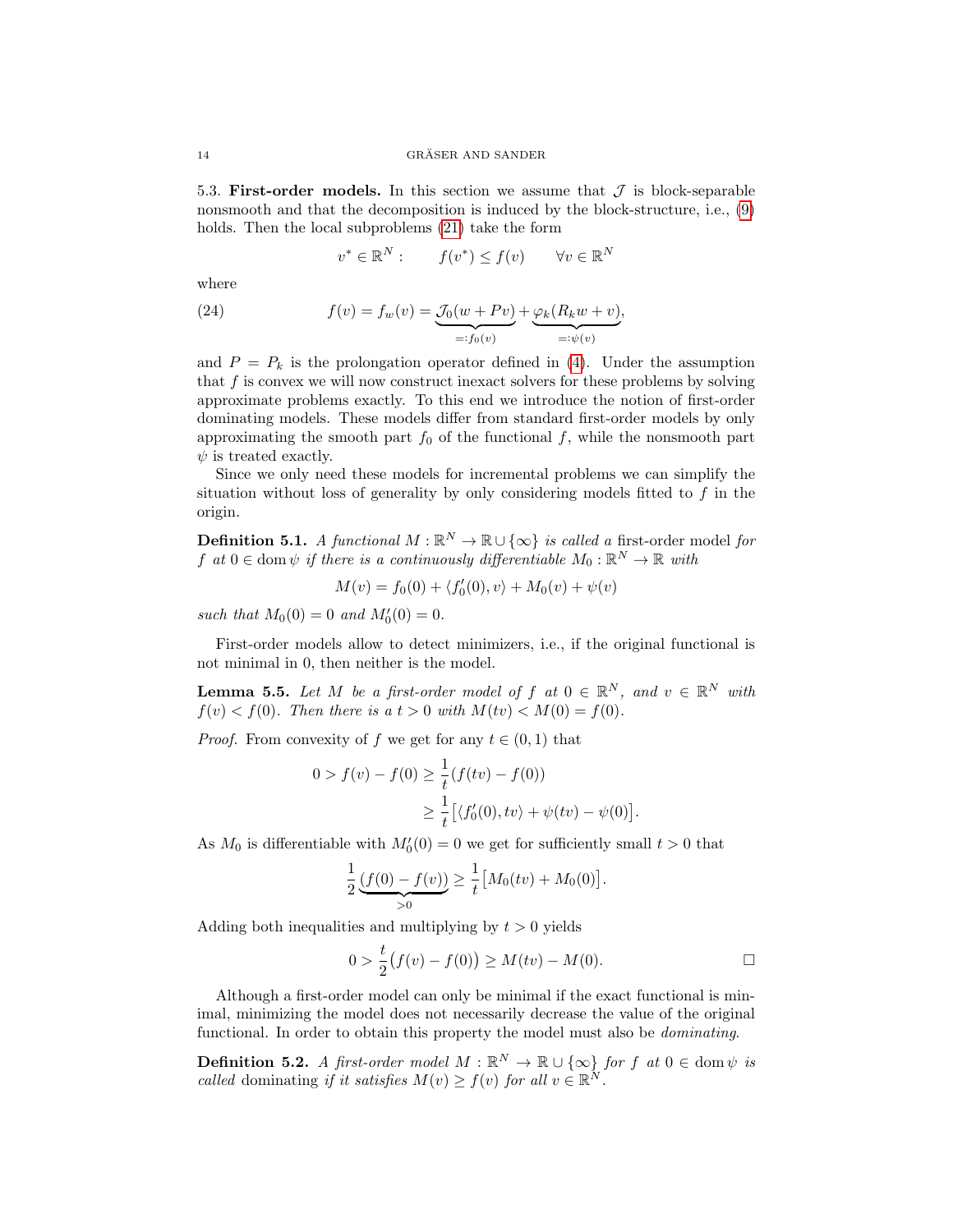We will now show that exact minimization of a dominating first-order model leads to an inexact minimization operator  $\mathcal M$  in the sense of Theorem [4.1.](#page-9-0) Here, the exact minimization of the model will play the role of the continuous minimization operator  $\tilde{\mathcal{M}}$ . We define

<span id="page-14-0"></span>(25) 
$$
\mathcal{M}^{\text{mod}}(w) := w + P \operatorname*{arg\,min}_{v \in \mathbb{R}^N} M(v).
$$

We will only consider the case that  $M_0$  does not depend on w. The following results can be generalized to w-dependent  $M_0$  under strong technical continuity assumptions for  $M'_0$  with respect to w.

**Theorem 5.6.** For any  $w \in \text{dom } \mathcal{J}$  let  $f_w$  be as defined in [\(24\)](#page-13-0). Set

$$
M_w(v) := f_{w,0}(0) + \langle f'_{w,0}(0), v \rangle + M_0(v) + \psi(v)
$$

for some fixed function  $M_0$ , and assume that  $M_w$  is a first-order dominating model for  $f_w$  in each  $w \in \text{dom } \mathcal{J}$ . Furthermore assume that  $M'_0$  is uniformly monotone, *i.e.*, there are constants  $\alpha > 0$  and  $p > 1$  such that

$$
\alpha \|u - v\|^p \le \langle M'_0(u) - M'_0(v), u - v \rangle \qquad \forall u, v \in \mathbb{R}^N.
$$

Then  $\mathcal{M}^{mod}$  as defined in [\(25\)](#page-14-0) is an inexact minimization operator in the sense of Theorem [4.1.](#page-9-0)

*Proof.* By construction any dominating model leads to a monotone  $\mathcal{M}^{\text{mod}}$ , and Lemma [5.5](#page-13-1) shows that first-order models lead to stable  $\mathcal{M}^{\rm mod}$ . Now we show continuity of  $\mathcal{M}^{\text{mod}}$  and hence of  $\mathcal{J} \circ \mathcal{M}^{\text{mod}}$ .

For  $i = 1, 2$  let  $w_i \in \text{dom } \mathcal{J}$  and  $v_i = \arg \min_{v \in \mathbb{R}^N} M_{w_i}(v)$ . Then we have

 $\langle M'_0(v_i) + f'_{w_i,0}(0), v - v_i \rangle + \psi(v) - \psi(v_i) \ge 0.$ 

Testing this variational inequality for  $i = 1, 2$  with  $v_j, j \neq i$ , adding the results, and using monotonicity gives

$$
\alpha \|v_1 - v_2\|^p \le \langle M'_0(v_1) - M'_0(v_2), v_1 - v_2 \rangle \le \|f'_{w_1,0}(0) - f'_{w_2,0}(0)\| \|v_1 - v_2\|
$$
  

$$
\le \|P\| \|\mathcal{J}'_0(w_1) - \mathcal{J}'_0(w_2)\| \|v_1 - v_2\|.
$$

Dividing by  $||v_1-v_2||$  and exploiting continuity of  $\mathcal{J}'_0$  we find that  $\arg \min_{v \in \mathbb{R}^N} M_w(v)$ and thus  $M$  depends continuously on  $w$ .

The theory of first-order dominating models is useful because it is frequently easy to construct models that are much easier to minimize than the actual functional, while at the same time producing sufficient descent to act as a nonlinear smoother for a fast multigrid method. In the following we briefly discuss how such models can be constructed.

The proof of Lemma [5.8](#page-15-0) below requires the following sufficient condition, which is of independent interest.

<span id="page-14-1"></span>**Lemma 5.7.** Let M be a first-order model of f at  $0 \in \mathbb{R}^N$ , and

$$
\langle f_0'(v) - f_0'(0), v \rangle \le \langle M_0'(v) - M_0'(0), v \rangle \qquad \forall v \in \mathbb{R}^N.
$$

Then M is also a dominating model.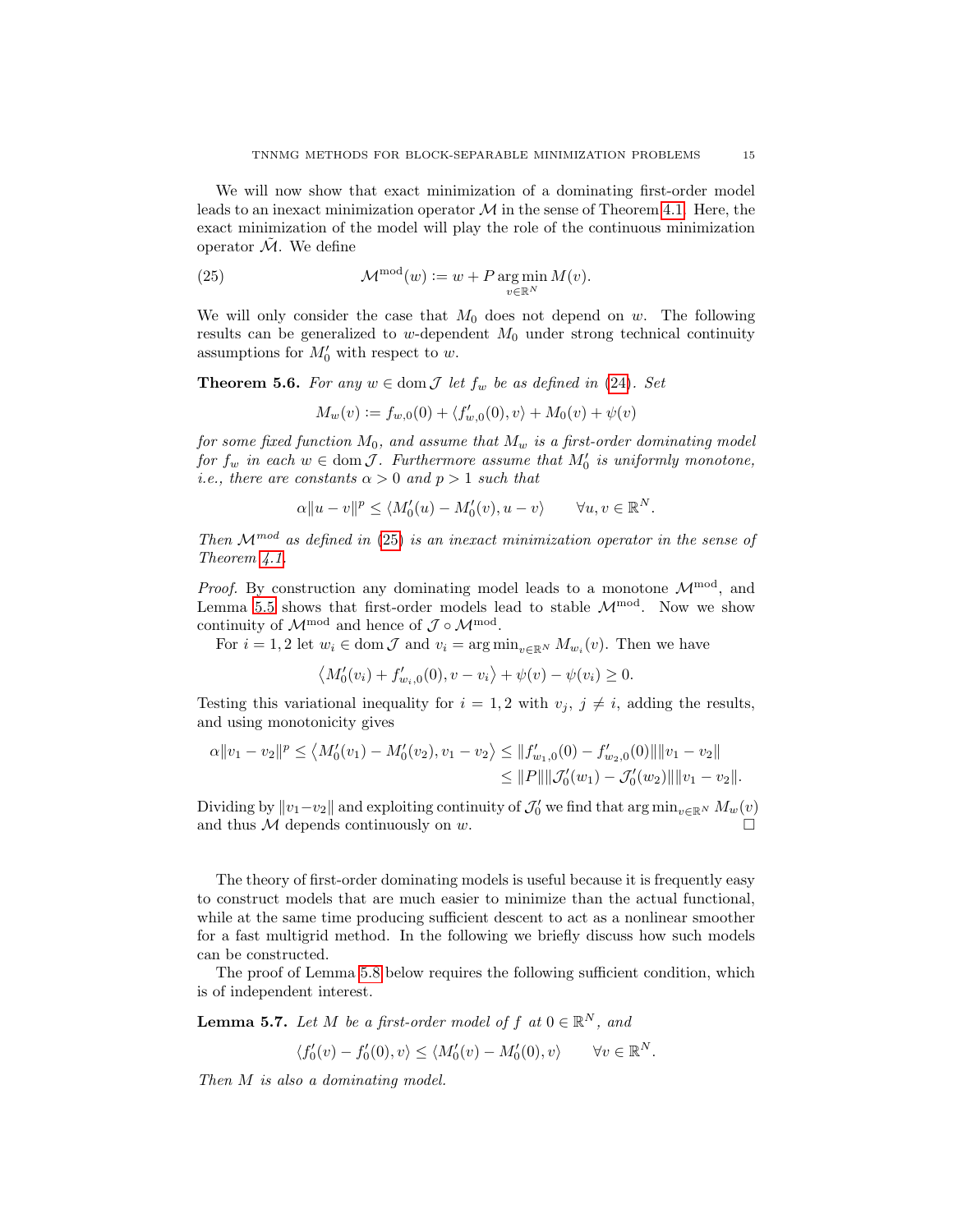*Proof.* For  $v \in \mathbb{R}^N$  we have

$$
f(v) = \psi(v) + f_0(0) + \langle f'_0(0), v \rangle + \int_0^1 \frac{1}{t} \langle f'_0(tv) - f'_0(0), tv \rangle dt
$$
  
\$\leq \psi(v) + f\_0(0) + \langle f'\_0(0), v \rangle + \int\_0^1 \langle M'\_0(tv), v \rangle - \langle M'\_0(0), v \rangle dt = M(v),

which is the assertion.  $\hfill \square$ 

With this result we can construct models with a quadratic smooth part.

<span id="page-15-0"></span>**Lemma 5.8.** Let  $B \in \mathbb{R}^{N \times N}$  be a symmetric positive semi-definite matrix. Then

$$
M(v) = f_0(0) + \langle f'_0(0), v \rangle + \frac{1}{2} \langle Bv, v \rangle + \psi(v)
$$

is a first-order model for f at 0. If B satisfies

<span id="page-15-1"></span>(26) 
$$
\langle f'_0(v) - f'_0(0), v \rangle \le \langle Bv, v \rangle \quad \forall v \in \mathbb{R}^N,
$$

then M is dominating.

*Proof.* The fact that M is a first-order model is trivial. If B satisfies  $(26)$ , then  $M'_0(v) - M'_0(0) = Bv$ , and Lemma [5.7](#page-14-1) implies that M is dominating.

<span id="page-15-2"></span>**Example 5.1.** Let  $f(v) = \frac{1}{2} \langle Av, v \rangle - \langle b, v \rangle + \psi(v)$  and  $\langle Av, v \rangle \leq \langle Bv, v \rangle$  for all  $v \in \mathbb{R}^N$  for symmetric positive definite matrices A, B. Then

$$
M(v) = \frac{1}{2} \langle Bv, v \rangle - \langle b, v \rangle + \psi(v)
$$

is a dominating first-order model for f at 0.

Models of this type are interesting, because approximating matrices  $B$  can be easy to construct as long as A is small. The following radical choice can be applied to plasticity and friction problems, which are represented by Example [2.4.](#page-5-1)

<span id="page-15-3"></span>**Example 5.2.** Let f and M be as in Example [5.1](#page-15-2) with  $\psi(v) = h(||v_0 + v||)$ , and  $B = \alpha I$  with  $\alpha \geq \lambda_{\text{max}}(A)$ . Then M can be written as

$$
M(v) = \frac{\alpha}{2} ||v||^2 - \langle b, v \rangle + \psi(v)
$$
  
=  $\frac{\alpha}{2} ||v_0 + v||^2 - \langle b + \alpha v_0, v_0 + v \rangle + \frac{\alpha}{2} ||v_0||^2 + \langle b, v_0 \rangle + \psi(v)$   
=  $\tilde{h} (||v_0 + v||) - \langle \tilde{r}, v_0 + v \rangle + \text{const},$ 

with  $\tilde{h}(t) = \frac{\alpha}{2}t^2 + h(t)$  and  $\tilde{r} = b + \alpha v_0$ .

In this example M is rotationally symmetric with respect to  $v - v_0$ . Hence the minimizer  $u$  of  $M$  can be computed by solving a scalar minimization problem on the line  $\{t\tilde{r} - v_0 \mid t \in \mathbb{R}\}\subset \mathbb{R}^N$ .

**Lemma 5.9.** Let  $h : \mathbb{R} \to \mathbb{R} \cup \{\infty\}$ ,  $r \in \mathbb{R}^N \setminus \{0\}$  and  $v_0 \in \mathbb{R}^N$ . Then any minimizer u of

$$
g: \mathbb{R}^N \to \mathbb{R} \cup {\infty}
$$
,  $g(v) = h(||v_0 + v||) - \langle r, v_0 + v \rangle$ 

satisfies  $u = tr - v_0$  for  $t > 0$ .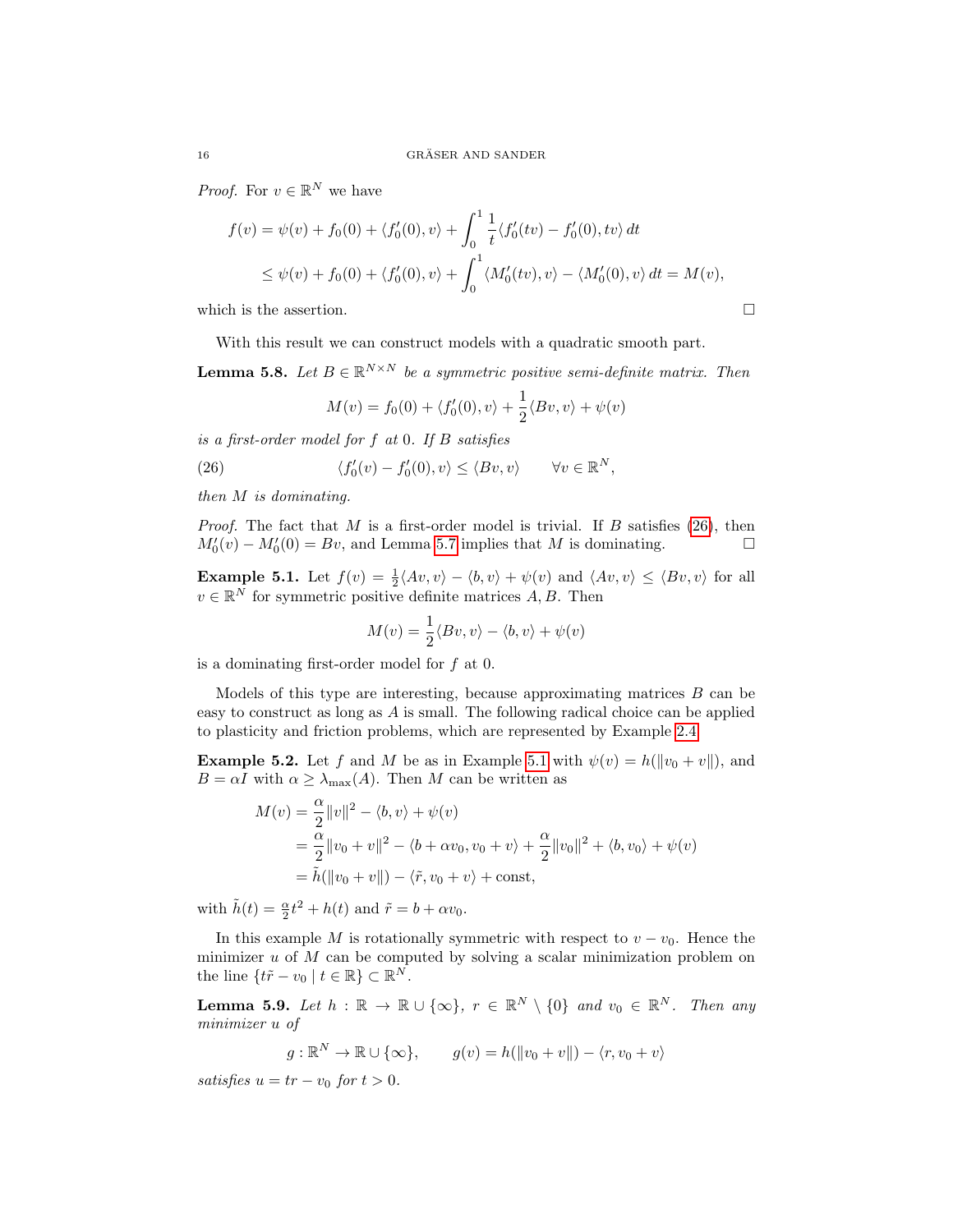*Proof.* Let u be a minimizer and assume that u is not of the form  $u = tr - v_0$ . Then  $|\langle r, v_0 + u \rangle| < ||r|| ||v_0 + u||$ . Now let  $\tilde{u} = \frac{||v_0 + u||}{||r||} r - v_0$ . Then we have

$$
g(\tilde{u}) = h(||v_0 + u||) - ||r|| ||v_0 + u||
$$
  

$$
< h(||v_0 + u||) - |\langle r, v_0 + u \rangle| \le h(||v_0 + u||) - \langle r, v_0 + u \rangle = g(u),
$$

which contradicts the assumption.  $\Box$ 

Another example where the simplification proposed in Example [5.2](#page-15-3) can be helpful are problems with local simplex constraints as introduced in Example [2.3.](#page-5-2)

<span id="page-16-1"></span>**Example 5.3.** Let f and M be as in Example [5.1](#page-15-2) with  $B = \alpha I$ ,  $\alpha \geq \lambda_{\text{max}}(A)$ , and  $\psi(v) = \chi_G(v_0 + v)$  where  $\chi_G$  is the indicator function of the Gibbs simplex G defined in  $(10)$ . Similar to Example [5.2](#page-15-3) the dominating first-order model M can now be written as

$$
M(v) = \frac{\alpha}{2} ||v_0 + v - \tilde{r}||^2 + \chi_G(v_0 + v) + \text{const}
$$

with  $\tilde{r} = \frac{1}{\alpha}b + v_0$ . Hence the minimizer u of M can be written as  $u = u_0 - v_0$ where  $u_0 = \arg \min_{z \in G} ||z - \tilde{r}||^2$  is the Euclidean projection of  $\tilde{r}$  into G. This is an important simplification, because this projection can be computed exactly with a simple algorithm in  $O(N \log(N))$  time [\[15,](#page-25-10) [38\]](#page-26-9).

The previous examples assumed that the smooth part  $\mathcal{J}_0$  of the functional is quadratic, and replaced it by a simpler quadratic functional. For problems like Example [2.2](#page-4-2) where this is not the case, using local first-order models can still be beneficial. The construction of such models is based on the following direct consequence of the chain rule.

<span id="page-16-0"></span>**Lemma 5.10.** Let the smooth part  $\mathcal{J}_0$  of the global functional take the form

$$
\mathcal{J}_0(v) = \sum_{i=1}^l \gamma_i(D_i v)
$$

with  $D_i \in \mathbb{R}^{d \times n}$  and  $\gamma_i : \mathbb{R}^d \to \mathbb{R}$  convex and continuously differentiable for  $i =$  $1, \ldots, l$ . Assume that each  $\gamma_i'$  is Lipschitz continuous with a Lipschitz constant  $L_i$ . Then

$$
\langle \mathcal{J}_0'(x) - \mathcal{J}_0'(y), x - y \rangle \le \langle \mathcal{B}(x - y), x - y \rangle \qquad \forall x, y \in \mathbb{R}^n
$$

for the symmetric positive semi-definite matrix  $\mathcal{B} = \sum_{i=1}^{l} L_i D_i^T D_i \in \mathbb{R}^{n \times n}$ .

<span id="page-16-2"></span>Example 5.4. Let the global problem take the form given in Example [2.2](#page-4-2) with  $\mathcal{J}_0$  as in Lemma [5.10.](#page-16-0) For the local problem consider the first-order model given in Lemma [5.8](#page-15-0) with  $B = P^T \mathcal{B} P$ . Then Lemma [5.10](#page-16-0) together with the chain rule shows that

$$
\langle f_0'(x) - f_0'(y), x - y \rangle \le \langle B(x - y), x - y \rangle \quad \forall x, y \in \mathbb{R}^N.
$$

Hence, by Lemma [5.8](#page-15-0) the model is also dominating. In contrast to  $f_0$  the functional  $M_0$  is quadratic such that the minimizer of M can be directly computed. For problems with more general nonsmooth terms  $\varphi_k$  where this is not the case, using an iterative method to minimize M will often be much faster because  $M_0$  is cheaper to evaluate.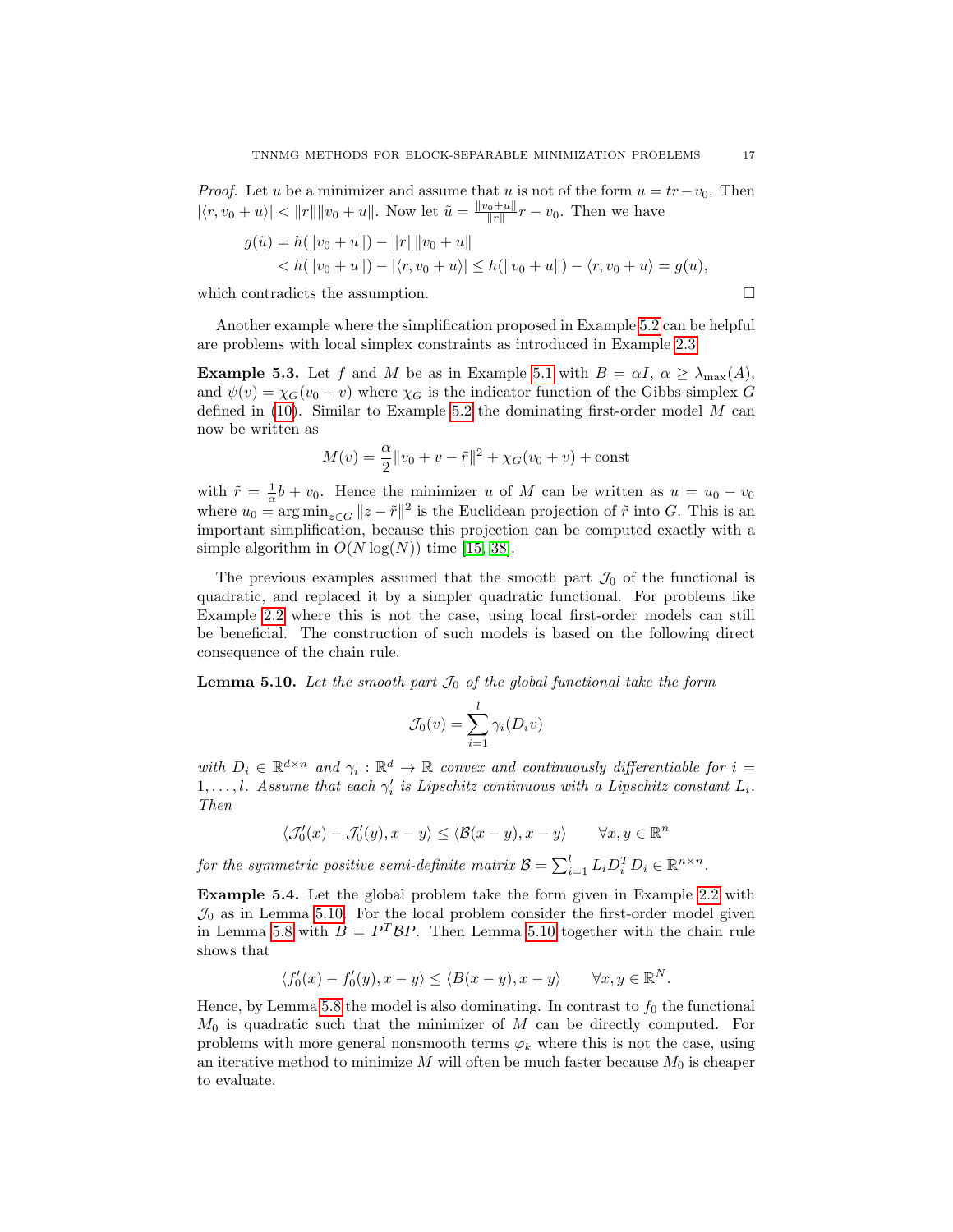#### $\begin{array}{ll} \text{GRÄSER AND SAMPLER} \end{array}$

When using the first-order models presented here as the basis for an iterative method to actually solve the local minimization problem for  $f$ , the resulting algorithms are variants of so-called proximal methods. In case of the Examples [5.2](#page-15-3) and [5.3](#page-16-1) these are proximal gradient type methods, while the model in Example [5.4](#page-16-2) would lead to a proximal Newton-type method. In the case that the nonsmooth part  $\psi$  of f is the indicator function of a convex set while the model  $M_0$  for the smooth part is quadratic with a matrix  $B = \alpha I$ , such methods can also be viewed as projected gradient-type methods.

We emphasize that we do not propose and analyze the resulting proximal methods here, but only discuss their use as inexact local solvers inside of a nonlinear block Gauß–Seidel smoother. For a discussion of proximal gradient and proximal Newton-type iterations we refer to [\[27\]](#page-26-10) and the references therein.

### 6. Truncated Newton corrections

<span id="page-17-0"></span>6.1. Constructing suitable correction spaces. The second step of the TNNMG iteration consists of an inexact Newton step in an iteration-dependent subspace  $W_{\nu}$ of  $\mathbb{R}^n$  that is constructed such that all necessary derivatives of  $\mathcal J$  are well-defined. In principle  $W_{\nu}$  can be defined as the largest subspace of  $\mathbb{R}^{n}$  such that there is an open ball  $B_{\varepsilon}(u^{\nu+\frac{1}{2}})$  of radius  $\varepsilon > 0$  around  $u^{\nu+\frac{1}{2}}$  such that  $\mathcal J$  is twice continuously differentiable on

<span id="page-17-1"></span>(27) 
$$
(u^{\nu+\frac{1}{2}} + W_{\nu}) \cap B_{\varepsilon}(u^{\nu+\frac{1}{2}}).
$$

However, depending on the problem, the practical construction of this subspace can be technical.

In many cases, the implementation can be simplified by using a correction space  $W_{\nu}$  that is smaller than possible. The practical behavior of the TNNMG method may be unaffected when  $W_{\nu}$  is replaced by a slightly smaller space, and the convergence results hold for all spaces  $W_{\nu}$  that allow for a well-defined Newton problem.

Let the energy functional  $\mathcal J$  be block-separable nonsmooth i.e.,

<span id="page-17-3"></span>
$$
\mathcal{J}(v) = \mathcal{J}_0(v) + \sum_{k=1}^M \varphi_k(R_k v), \qquad v \in \mathbb{R}^n,
$$

with a  $C^2$  functional  $\mathcal{J}_0$ . Then it is clear, that the space  $W_\nu$  can be defined as a product space

(28) 
$$
W_{\nu} := R^{-1} \prod_{k=1}^{M} W_{\nu,k}
$$

where  $W_{\nu,k}\subset\mathbb{R}^{N_k}$  is a local subspace such that  $\varphi_k$  is locally smooth near  $R_ku^{\nu+\frac{1}{2}}$  in the above given sense. Here we make use of the isomorphism  $R: \mathbb{R}^n \to \prod_{k=1}^M \mathbb{R}^{N_k}$ translating between  $\mathbb{R}^n$  and the block representation according to Definition [2.2](#page-3-4) such that the k-th block of  $v \in \mathbb{R}^n$  is given by  $R_k v \in \mathbb{R}^{N_k}$ .

The easiest way to construct a suitable correction space  $W_{\nu}$  is by disabling entire blocks. For a given pre-smoothed iterate  $u^{\nu+\frac{1}{2}}$  define the set of "inactive" blocks

<span id="page-17-2"></span>(29) 
$$
\mathcal{N}_{\nu}^{\circ} := \left\{ k = 1, ..., M \mid \varphi_{k}''(R_{k}(\cdot)) \text{ exists} \right\}
$$
  
and is continuous on  $B_{\varepsilon}(R_{k}u^{\nu+\frac{1}{2}})$  for some  $\epsilon > 0$ .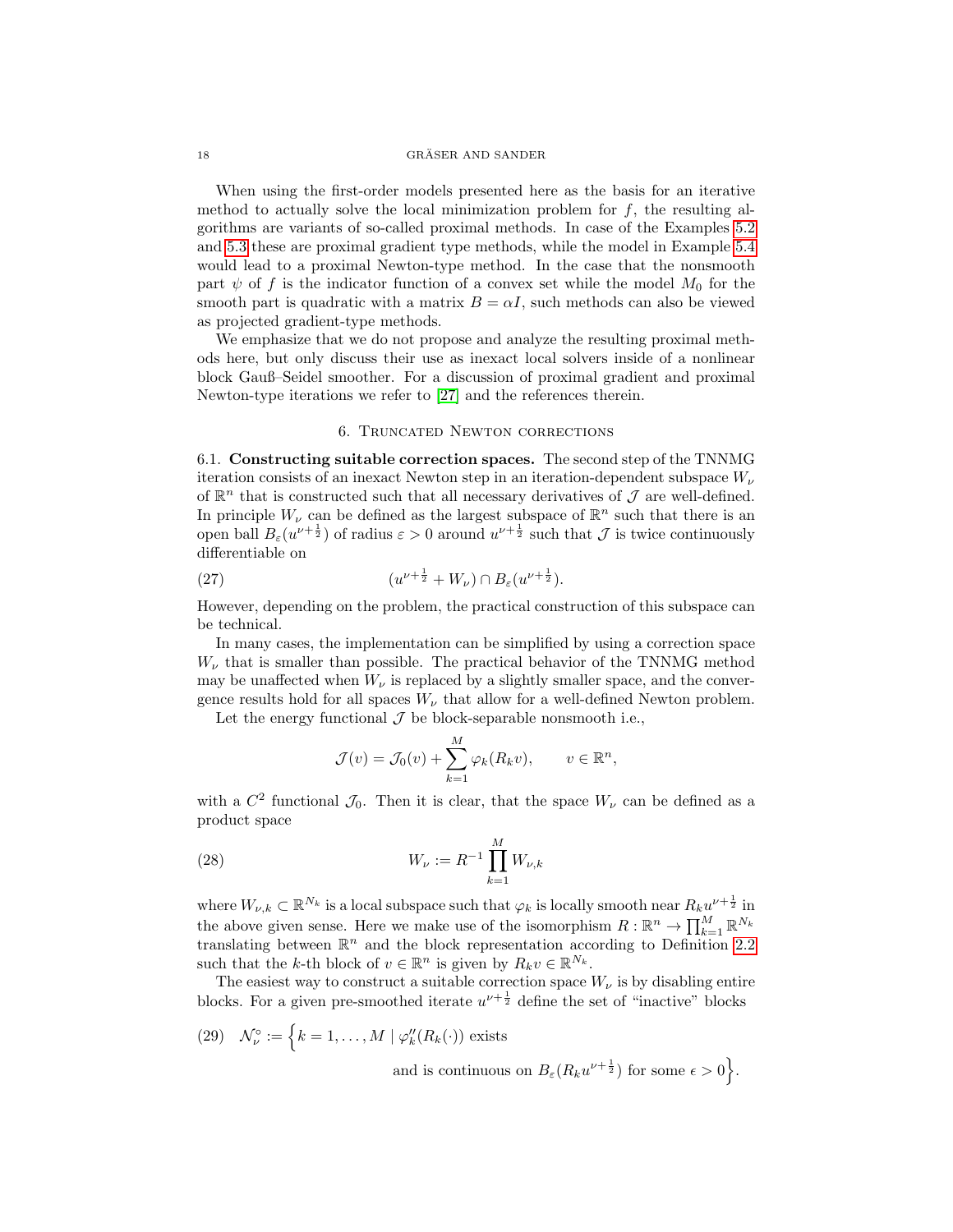

<span id="page-18-1"></span>FIGURE 2. Constructing the correction spaces  $W_{\nu}$ . Left: Contact problem. At a grid vertex in contact,  $W_{\nu}$  can contain the tangential direction. Right: Simplex-constrained problem. The correction spaces can contain the affine span of simplex faces.

Then frequently a reasonable correction space is

(30) 
$$
W_{\nu} := R^{-1} \prod_{k=1}^{M} \begin{cases} \mathbb{R}^{N_k} & \text{if } k \in \mathcal{N}_{\nu}^{\circ}, \\ \{0\}^{N_k} & \text{otherwise.} \end{cases}
$$

When all blocks are one-dimensional, this definition even yields the optimal space. It also produces the optimal space for functionals as in Example [2.4,](#page-5-1) where the nonsmoothness is a block-wise norm function

<span id="page-18-0"></span>
$$
\varphi_k(v) := \|v\| \qquad \forall v \in \mathbb{R}^{N_k}.
$$

In other cases  $\mathcal{J}'$  and  $\mathcal{J}''$  may exist in larger spaces than the one defined by [\(30\)](#page-18-0). As an example, consider a contact problem in linear elastomechanics. There, it can be convenient to group the degrees of freedom in d-dimensional blocks, corresponding to the Lagrange nodes of the finite element space. For each  $k = 1, \ldots, M$ , the nonsmooth function  $\varphi_k$  is then the indicator functional of a half-space in  $\mathbb{R}^d$ , which models the restriction on the normal displacement of the k-th Lagrange node. If the degrees of freedom in a block  $k$  are in contact, the naive approach  $(30)$  disables that block completely. On the other hand,  $\varphi_k$  is still  $C^2$  in the tangential plane of the half-space, and a bigger space  $W_{\nu}$  could therefore be constructed by including these tangent directions [\[13\]](#page-25-9) (Figure [2,](#page-18-1) left). Such a space then includes sliding along the obstacle in the linear correction step.

Vector-valued phase-field models as described in Example [2.3](#page-5-2) form a more extreme example. In this example the degrees of freedom are grouped in blocks of dimension  $N^k = L$ , and the nondifferentiability  $\varphi_k$  is the indicator functional  $\chi_G$ of the Gibbs simplex  $G(10)$  $G(10)$ . Here, block-wise truncation as in [\(30\)](#page-18-0) would truncate the whole space, since  $\chi_G$  is nowhere differentiable. Hence the linear correction would entirely be removed and the method would degenerate to the pure nonlinear smoother. Truncating the block only if the solution is on the relative boundary of G and keeping the tangent space to G otherwise is still not a good choice, because solutions typically live on the boundary of G in almost every block  $k = 1, \ldots, M$ . Again this would effectively result in an almost complete removal of the linear correction.

Fortunately, for this example the largest possible correction space  $W_{\nu}$  is much larger compared to the resulting space in both of these simple constructions. To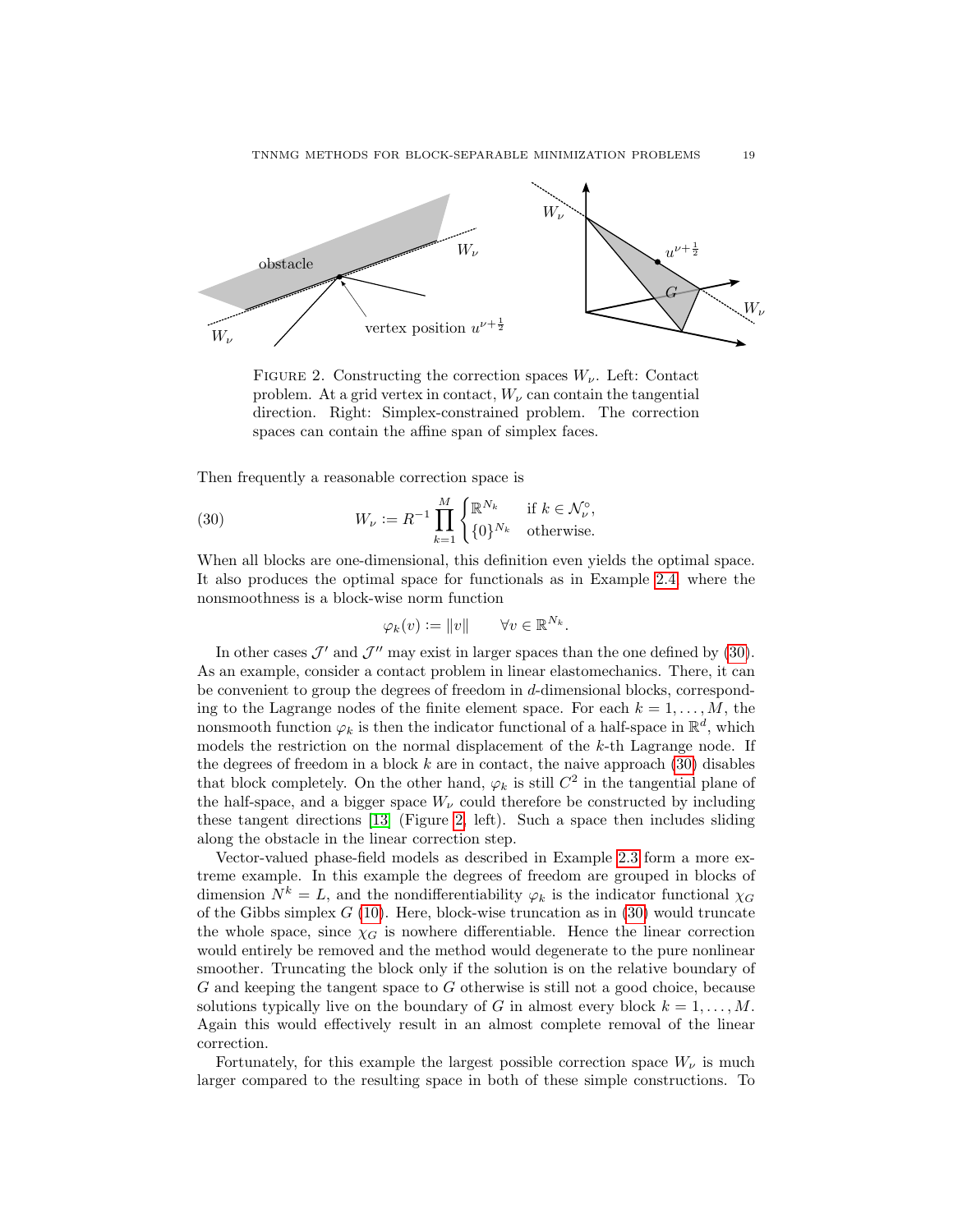really construct  $W_{\nu}$  we consider the active sets

$$
\mathcal{N}_{\nu,k}^{\bullet} := \left\{ j = 1, \ldots, L \mid (R_k u^{\nu + \frac{1}{2}})_j = 0 \right\}
$$

for each block  $R_k u^{\nu + \frac{1}{2}} \in G$ . Then  $\mathcal J$  is differentiable near  $u^{\nu + \frac{1}{2}}$  in the space

<span id="page-19-0"></span>(31) 
$$
W_{\nu} := R^{-1} \prod_{k=1}^{M} \text{span}\Big\{\eta^{ij} \in \mathcal{E} \, \big| \, i, j \notin \mathcal{N}_{\nu,k}^{\bullet} \Big\},\
$$

where

$$
\mathcal{E} = \left\{ \eta^{ij} = e^i - e^j \in \mathbb{R}^L \, \big| \, 1 \leq i < j \leq L \right\}
$$

is the set of edges of  $G$ . It is easy to see that this space is in fact the maximal subspace of  $\mathbb{R}^n$  where  $\mathcal{J}(u^{\nu+\frac{1}{2}}+)$  is differentiable near the origin: On the one hand restriction of the nonsmooth term  $\varphi(u^{\nu+\frac{1}{2}} + \cdot)$  to  $W_{\nu}$  is constant in a ball around the origin such that the functional is locally  $C^2$ . On the other hand  $\varphi(u^{\nu+\frac{1}{2}} + \cdot)$ has a jump from 0 to  $\infty$  at the origin along any other direction.

Remark 6.1. Unfortunately, in an implementation, the decision of whether a degree of freedom is active or not can only be taken in an approximate sense, by replacing a condition like  $R_k u = 0$  by  $|R_k u| \leq \varepsilon$  due to problems caused by finiteprecision arithmetic. This effectively replaces the arbitrarily small positive  $\varepsilon$  that appears in [\(27\)](#page-17-1) and [\(29\)](#page-17-2) by a fixed one. The choice of  $\varepsilon$  can be important: if  $\varepsilon$ is too small, then the solver may become unstable. If it is too large, the convergence rates deteriorate. This effectively introduces a parameter into the algorithm; however, in a finite element context, while this parameter depends on the boundary value problem that is being solved, it does not depend on the discretization.

For some applications continuous differentiability is not the only criterion that guides the construction of the correction spaces  $W_{\nu}$ . For example, more realistic examples of phase-field models include a nonlinear energy whose derivatives become singular when approaching the boundary of the admissible set [\[12\]](#page-25-22). Using a linearization of  $\mathcal J$  in a space constructed as discussed above may lead to unbounded derivatives as some  $u_k$  approach the singularity. As a consequence the condition number of the linear system may become arbitrarily large, independently of the spatial discretization parameter leading to numerical problems and slow convergence of linear solvers.

To avoid this the general truncation strategy can be extended by—additionally to twice continuous differentiability—requiring that the second derivatives do not become "too large" in the truncated ball [\(27\)](#page-17-1). In practice this can be achieved by also checking the values of second-order derivatives or the distance to the singularity in the construction of the space. For example, in a multi-component phase-field model where  $\varphi_k$  takes the form

$$
\varphi_k(z) = \chi_G(z) + \sum_{j=1}^L \varphi_{k,j}(z_j)
$$

and each  $\varphi'_{k,j}$  and  $\varphi''_{k,j}$  is singular in zero, this leads to active sets defined by

$$
\mathcal{N}_{\nu,k}^{\bullet} := \left\{ j = 1, \ldots, L \, \left| \, (R_k u^{\nu + \frac{1}{2}})_j = 0 \text{ or } \varphi_{k,j}''((R_k u^{\nu + \frac{1}{2}})_j) > C \right. \right\}
$$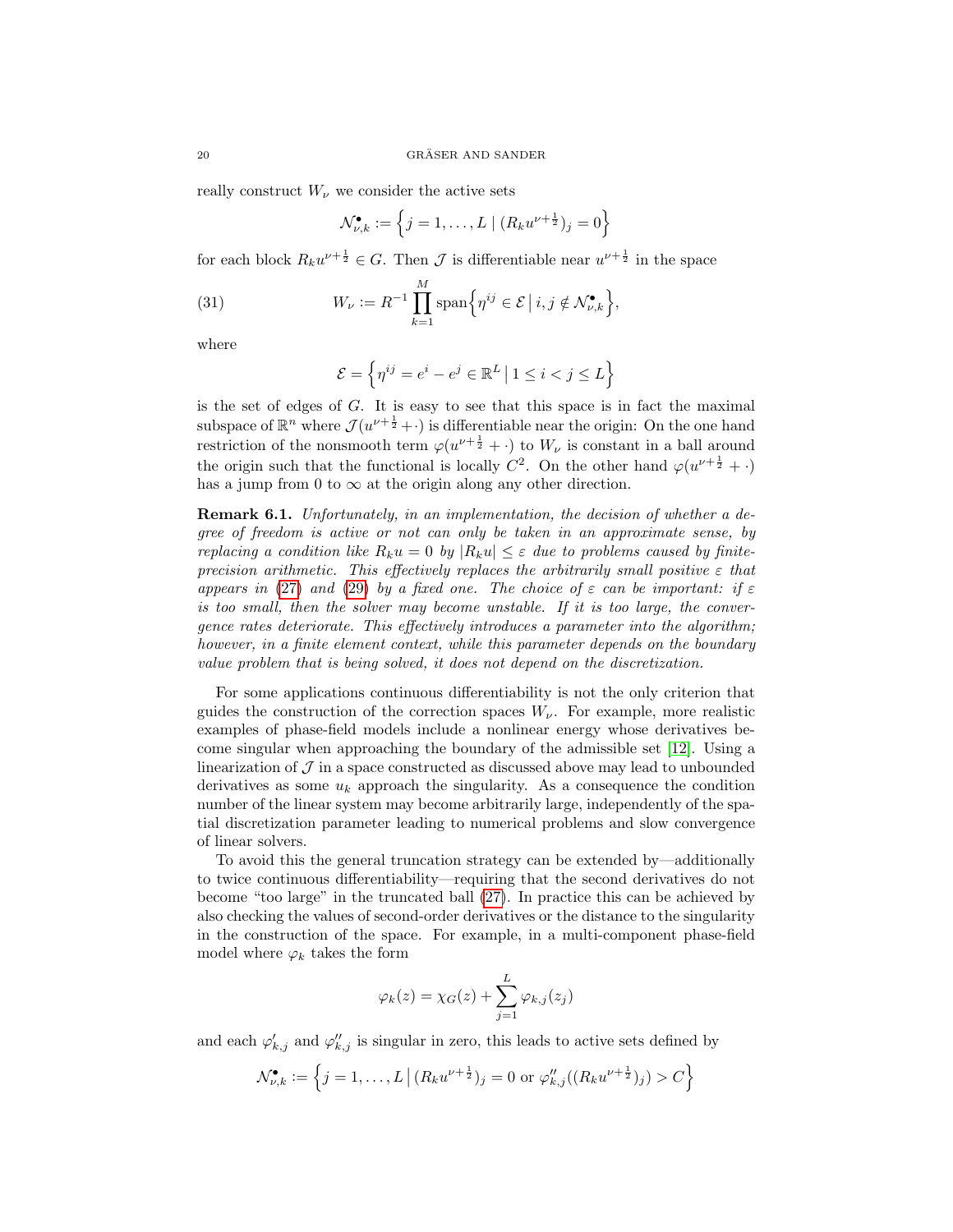for a large constant C. These active sets are then used in the definition  $(31)$  of the correction space  $W_{\nu}$ . This modification can lead to a considerable increase in efficiency.

Certain energies, such as the anisotropic fracture energy in [\[31\]](#page-26-8), have a smooth energy contribution  $\mathcal{J}_0$  that is is not  $C^2$  but only differentiable with a locally Lipschitz-continuous derivative  $(LC^1)$ . For such cases, the definition of the space  $W_{\nu}$  can be relaxed, by replacing second derivatives in the definition of  $W_{\nu}$  by generalized derivatives of  $\mathcal{J}'$ . In this case the correction step [\(11\)](#page-7-2) takes the form of a generalized Newton-step as proposed, e.g., in [\[32\]](#page-26-3).

6.2. Algebraic representations. In practical implementations of the TNNMG method, matrix and vector representations of  $\mathcal{J}''(u^{\nu+\frac{1}{2}})|_{W_{\nu}\times W_{\nu}}$  and  $\mathcal{J}'(u^{\nu+\frac{1}{2}})|_{W_{\nu}}$ are needed, respectively. For simplicity, implementations are suggested to always work with matrices and vectors in  $\mathbb{R}^n$ , and extend  $\mathcal{J}''(u^{\nu+\frac{1}{2}})|_{W_{\nu}\times W_{\nu}}$  and  $\mathcal{J}'(u^{\nu+\frac{1}{2}})|_{W_{\nu}}$  by zero to the orthogonal complement of  $W_{\nu}$  in  $\mathbb{R}^n$ .

This extension is simple if  $W_{\nu}$  is constructed by the truncation of active blocks [\(30\)](#page-18-0). In this case, the vector representation of  $\mathcal{J}'(u^{\nu+\frac{1}{2}})|_{W_{\nu}}$  is simply the vector in  $\mathbb{R}^n$ that contains the partial derivatives of  $\mathcal J$  for all  $k \in \mathcal N_\nu^\circ$  (which exist by construction of  $\mathcal{N}_{\nu}^{\circ}$ ), and zero elsewhere. Similarly, the matrix representation of  $\mathcal{J}''(u^{\nu+\frac{1}{2}})|_{W_{\nu}\times W_{\nu}}$  contains the second partial derivative in all blocks where neither the column nor the row index is active, and zero otherwise. This makes the matrix semi-definite.

Remark 6.2. It would be easy to make the matrix positive definite by replacing the zeros on the diagonal by a fixed positive constant  $\alpha$ . However, this constant, if chosen badly, may influence the condition number of the linear correction system. If possible we prefer to modify the linear solver to handle the semi-definite problem directly (see Chapter [7\)](#page-21-0).

For the general case, denote by  $\Pi<sub>S</sub>$  the orthogonal projection onto a closed subspace S, and let  $\mathcal{J}'(u^{\nu+\frac{1}{2}})$  and  $\mathcal{J}''(u^{\nu+\frac{1}{2}})$  be a generalized gradient and Hessian of  $\mathcal J$  at  $u^{\nu+\frac{1}{2}} \in \mathbb{R}^n$ , respectively. Here we understand "generalized" in the sense that the entries are the partial derivatives of  $\mathcal J$  wherever they exist, and arbitrary elsewhere. If  $\mathcal J$  is block-separable nonsmooth, then, by the block structure [\(28\)](#page-17-3) of  $W_{\nu}$ , the global projection  $\Pi_{W_{\nu}} : \mathbb{R}^n \to W_{\nu}$  is (up to the isomorphism R) a block-diagonal matrix with diagonal blocks

$$
(R\Pi_{W_{\nu}}R^{-1})_{kk} = R_k\Pi_{W_{\nu}}R_k^{-1} = \Pi_{W_{\nu,k}} \in \mathbb{R}^{N_k \times N_k},
$$

where  $\Pi_{W_{\nu,k}}$  is the projection onto  $W_{\nu,k} = R_k W_{\nu}$ . For example, for simplexconstrained problems we get [\[15\]](#page-25-10)

$$
\left(\Pi_{W_{\nu,k}}\right)_{ij} = \begin{cases} \delta_{ij} - \frac{1}{L - | \mathcal{N}_{\nu,k}^{\circ}(R_k u^{\nu + \frac{1}{2}}) |} & \text{if } i, j \notin \mathcal{N}_{\nu,k}^{\circ}(w_k), \\ 0 & \text{otherwise.} \end{cases}
$$

Using  $\Pi_{W_\nu}$  we can write the representations of the truncated gradient and Hessian in terms of the coordinate system in  $\mathbb{R}^n$  as

$$
g_{\nu} := \mathcal{J}'(u^{\nu + \frac{1}{2}})|_{W_{\nu}} = \Pi_{W_{\nu}}^{T} \mathcal{J}'(u^{\nu + \frac{1}{2}}),
$$
  

$$
H_{\nu} := \mathcal{J}''(u^{\nu + \frac{1}{2}})|_{W_{\nu} \times W_{\nu}} = \Pi_{W_{\nu}}^{T} \mathcal{J}''(u^{\nu + \frac{1}{2}})\Pi_{W_{\nu}}.
$$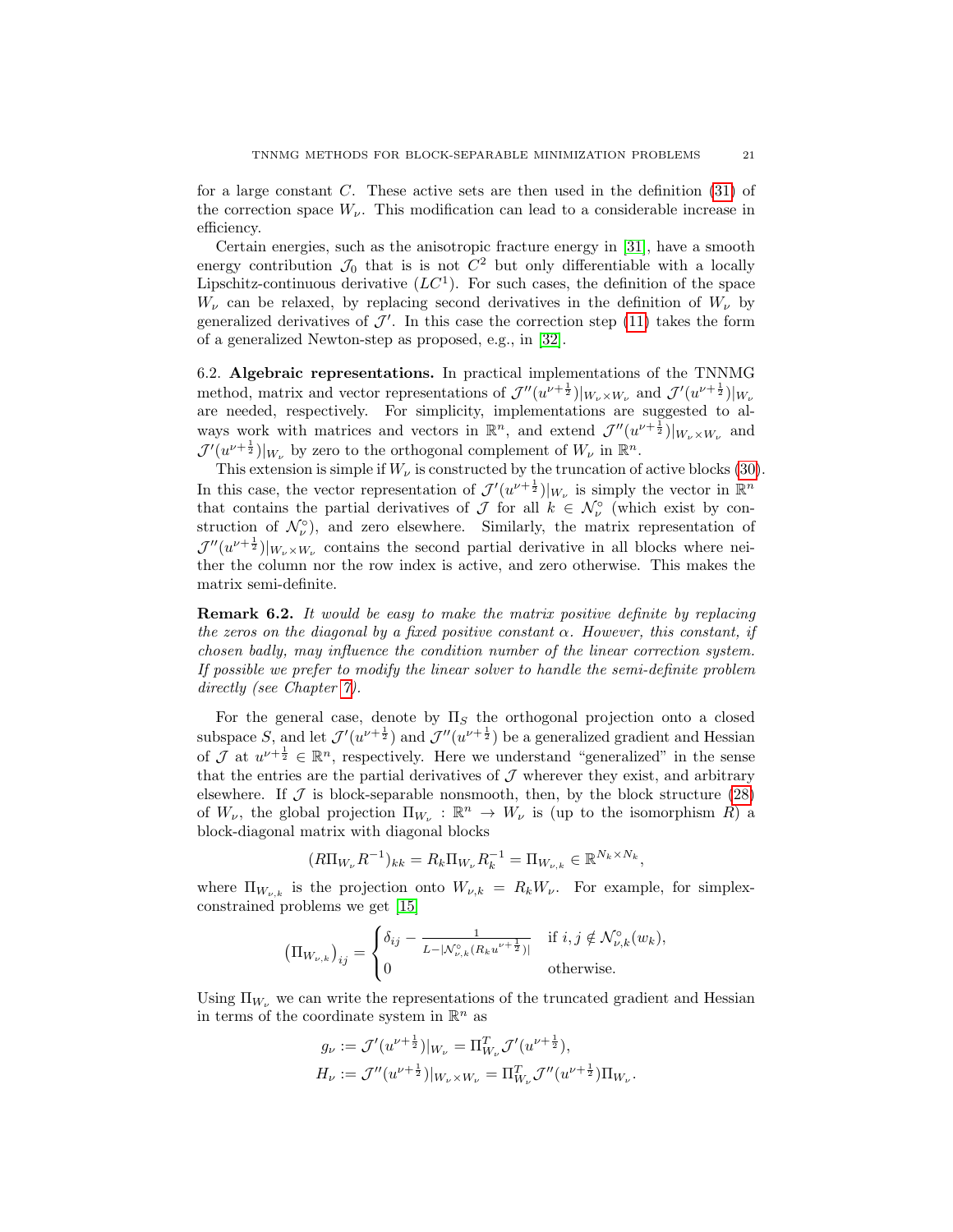As  $\Pi_{W_{\nu}}$  is block-diagonal  $\mathcal{J}''(u^{\nu+\frac{1}{2}})|_{W_{\nu}\times W_{\nu}}$  inherits the sparsity pattern of  $\mathcal{J}''(u^{\nu+\frac{1}{2}})$ , and all block-entries can be computed independently according to

$$
(R\mathcal{J}''(u^{\nu+\frac{1}{2}})|_{W_{\nu}\times W_{\nu}}R^{-1})_{ij}=\Pi_{W_{\nu,i}}^T\big(R\mathcal{J}''(u^{\nu+\frac{1}{2}})R^{-1}\big)_{ij}\Pi_{W_{\nu,j}}.
$$

Using this matrix representation the solution of [\(11\)](#page-7-2) is given by  $v^{\nu} = -H_{\nu}^{+}g_{\nu}$ , where  $(\cdot)^+$  is the Moore–Penrose pseudo-inverse, and this is independent of the entries selected for non-existing partial derivatives. See [\[15\]](#page-25-10) for more details on TNNMG methods for vector-valued phase-field problems.

# 7. Inexact solution of linear subproblems

<span id="page-21-0"></span>The final piece in the puzzle is how to produce suitable inexact solutions of the linear correction systems [\(11\)](#page-7-2). The convergence result in Theorem [4.1](#page-9-0) only requires that the linear correction shall not increase the energy, a feature that is always true due to the subsequent line search step. However, for fast error reduction rates you need something that causes global information exchange. Various alternatives exist; the best choice depends on the situation.

7.1. Geometric multigrid iterations. In many cases, the minimization problem for  $\mathcal J$  on  $\mathbb R^n$  originates from the discretization of a partial differential equation on a function space  $S_J$ . The default choice for an inexact solver for [\(11\)](#page-7-2) is then a single  $V$ -cycle iteration of geometric multigrid. With this choice, the TNNMG algorithm can be interpreted as a multigrid method with a nonlinear pre-smoother, a truncated linear coarse grid correction, and a particular line search. One expects multigrid convergence rates at least asymptotically, and these are indeed frequently observed in practice  $[34, 13, 10]$  $[34, 13, 10]$  $[34, 13, 10]$ . Doing more than a single iteration, or a W-cycle iteration, may sometimes increase performance.

Implementations of geometric multigrid need minor modifications to cope with the restriction to the truncated correction space  $W_{\nu}$ . Suppose we have a hierarchy  $S_0 \subset \cdots \subset S_J$  of subspaces, with the natural embedding of  $S_{k-1}$  into  $S_k$  given by the prolongation matrix  $\mathcal{P}_k \in \mathbb{R}^{\dim \mathcal{S}_k \times \dim \mathcal{S}_{k-1}}$ . We set  $A_J := \mathcal{J}''(u^{\nu + \frac{1}{2}})|_{W_{\nu} \times W_{\nu}}$ with the extension by zero to the orthogonal complement of  $W_{\nu}$  as described in the previous chapter. From this we construct a hierarchy of stiffness matrices by setting  $A_{k-1} := \mathcal{P}_k^T A_k \mathcal{P}_k$ . We further assume the existence of linear smoothing operators  $B_k: \mathbb{R}^{\dim S_k} \to \mathbb{R}^{\dim S_k}$ . A linear multigrid step for [\(11\)](#page-7-2) starting from a zero initial value takes the form

**1 Input:** Given  $u^{\nu + \frac{1}{2}}$ 2 Set  $r^{J} = -\mathcal{J}'(u^{\nu + \frac{1}{2}})|_{W_{\nu}}$ 3 for  $k = J, \ldots, 1$  do 4 Compute  $\hat{v}^k = B_k r^k$ 5 Set  $r^{k-1} = \mathcal{P}_k^T(r^k - A_k \hat{v}^k)$ <sup>6</sup> end 7 Compute  $\hat{v}^0 = B_0 r^0$ 8 Output:  $v^{\nu} = \Pi_{W_{\nu}} \sum_{i}^{J}$  $k=0$  $\int \prod$  $_{l=k+1}$  $\mathcal{P}_l \Big) \hat{v}^k$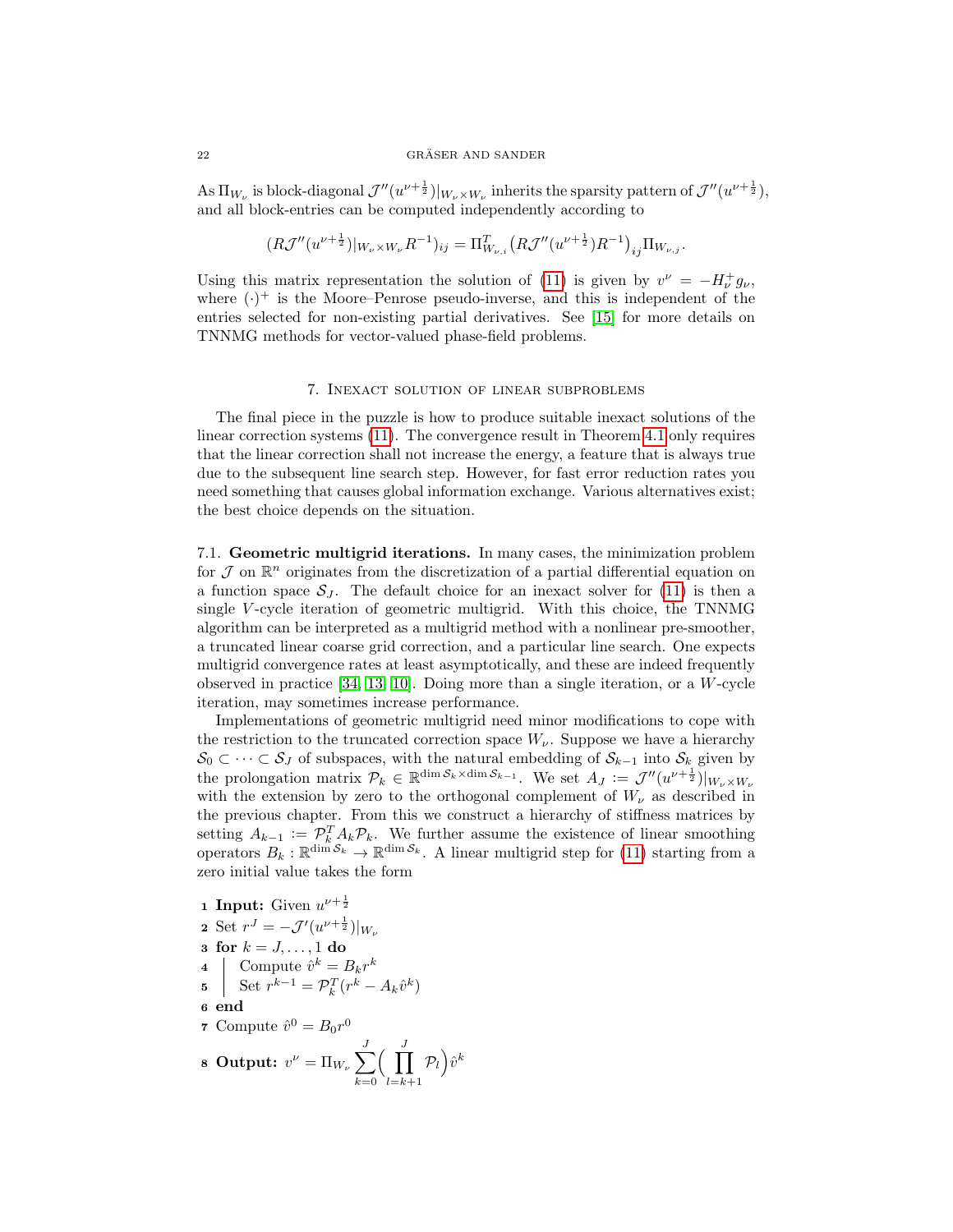In this simple form there is a single pre-smoothing step and no post-smoothing. The extension to a V-cycle with multiple pre- and post-smoothing steps is straightforward.

The first difference to a standard linear multigrid step is the projection  $\Pi_{W_{\nu}}$ in the last line. It is needed since, while the method does in principle act in the quotient space  $\mathbb{R}^n/\ker A_J = W_{\nu}$ , it represents all corrections in the larger space  $\mathbb{R}^n$ . Since the prolongation operators are not aware of the kernel they may create spurious contributions in ker  $A_J$ . However the corrections in the quotient space  $W_{\nu}$ are invariant under those contributions and the latter can easily be removed by the additional projection onto  $W_{\nu}$ .

The second difference is the choice of smoothers  $B_k$ . Since the matrices  $A_k$ are in general symmetric but positive semi-definite only, standard choices may not work as expected. Instead of approximating the inverse  $A_k^{-1}$  the smoothers  $B_k$ are intended to approximate the pseudo-inverse matrices  $A_k^{\dagger}$  such that they are invariant under any residual contribution in the kernel of the respective  $A_k$ . In the following, we drop the level index k for simpler notation and assume nested indices representing the block-structure of the matrices. A common choice is a block Gauß–Seidel method based on a block-triangular decomposition  $A = D + L + L^T$ , where  $D_{ij} = \delta_{ij} A_{ij}$ . However,  $D + L$  may be singular because the diagonal entries  $D_{ii}$  are in general only positive semi-definite. Solving local systems involving the  $D_{ii}$  therefore requires a kernel-invariant local solver like, e.g., the CG method, or subspace correction methods as in [\[28\]](#page-26-11).

Remark 7.1. In certain situations, the following cheap modification can help to avoid numerical difficulties due to the infinite condition number of  $D_{ii}$ . For a small parameter  $0 < \alpha \ll 1$  set

$$
(\tilde{D}_{ii})_{lm} := \begin{cases} (D_{ii})_{lm} & \text{if } l \neq m, \\ \alpha & \text{if } l = m \text{ and } (D_{ii})_{lm} = 0, \\ ((1 + \alpha)D_{ii})_{lm} & \text{if } l = m \text{ and } (D_{ii})_{lm} \neq 0. \end{cases}
$$

Then  $\tilde{D}_{ii}$  is symmetric positive definite, and the resulting correction obtained by a CG method for  $D_{ii}$  can be viewed as a damped version of the one obtained for  $D_{ii}$ + $\Pi_{\text{ker }D_{ii}}$ . Numerical experiments in [\[15\]](#page-25-10) showed that the CG method was robust for  $\alpha \geq 10^{-14}$ , and the overall convergence rates were hardly influenced as long as  $\alpha \leq 10^{-4}$ .

The modified linear multigrid algorithm becomes particularly simple if the restriction to the space  $W_{\nu}$  is constructed by simply zeroing out certain matrix rows and columns. In this case, a suitable smoother is obtained by modifying a scalar Gauß–Seidel method to simply skip all rows with a zero matrix diagonal entry, and return a zero correction there.

7.2. Algebraic multigrid iterations. Geometric multigrid is difficult to apply if the PDE problem is posed on a given grid without a grid hierarchy. Luckily, in this situation algebraic multigrid (AMG) iterations can be used as well [\[6,](#page-25-23) [35\]](#page-26-12). In principle, any type of algebraic multigrid iteration can be used as part of the TNNMG method. The overall TNNMG convergence rates will depend on the quality of the AMG iteration as an independent solver. An AMG step that has merely value as a preconditioner is typically not sufficient because TNNMG expects suitably scaled inexact solutions to the linear system [\(11\)](#page-7-2). However, this may be cured by using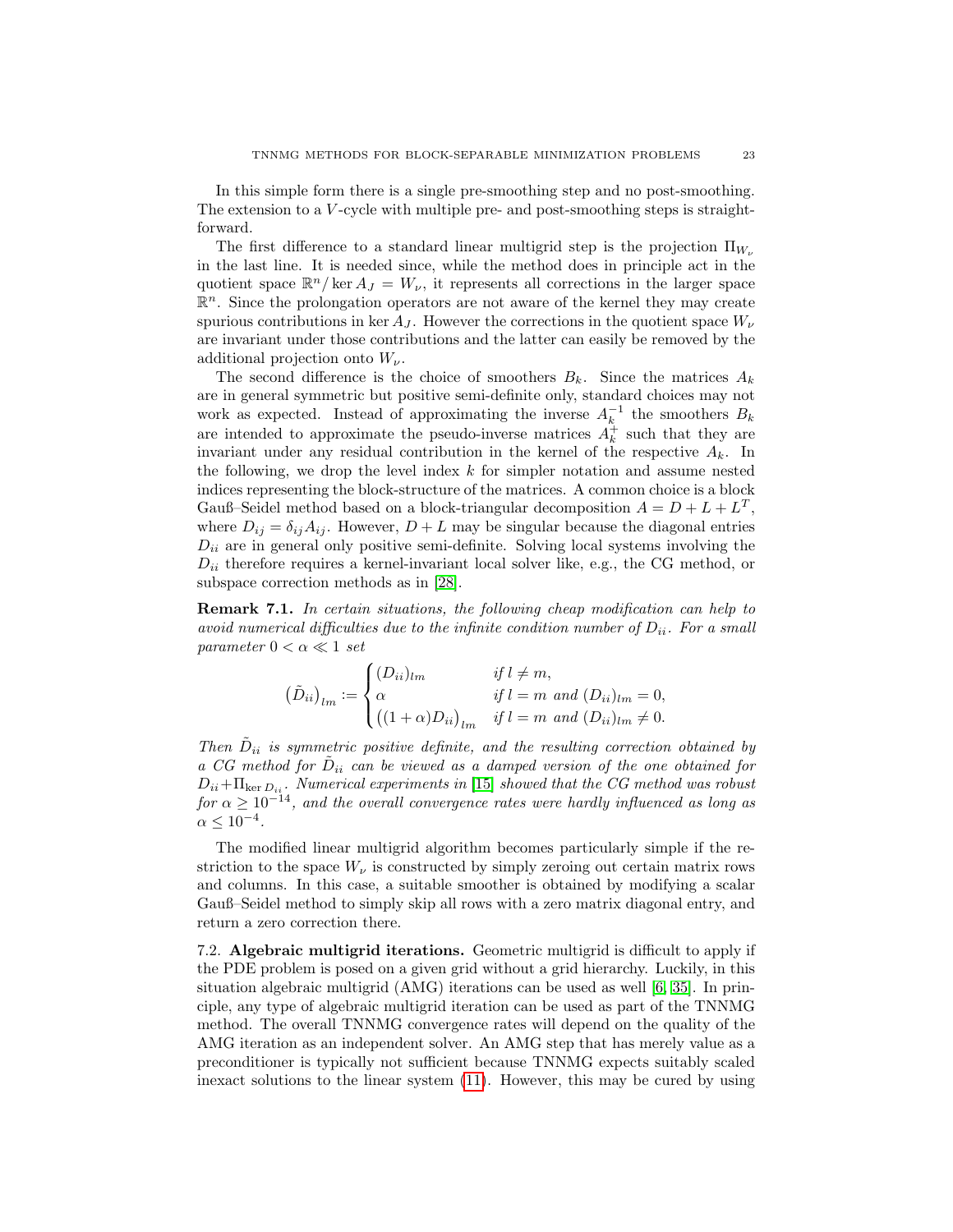an additional line search for the linear problem, i.e., by using single step of an AMG-preconditioned gradient method for [\(11\)](#page-7-2).

If reduction to the truncated correction space  $W_{\nu}$  makes the linear problems semi-definite, then the AMG step needs to be modified in the same way as the geometric multigrid step described above. As these modifications only concern the smoothers and additional projection operators, the techniques used for geometric multigrid work for AMG, too.

7.3. Direct solvers and others. If, for some reason, multigrid solvers are not available, then it is in principle possible to use any other solver for the correction problems [\(11\)](#page-7-2). For example, one possible choice is (a number of steps of) a preconditioned CG method, which will even work out-of-the-box on semidefinite problems.

As a radical choice, it is even possible to use direct solvers, if the restriction to  $W_{\nu}$ is implemented in a way that produces invertible correction matrices. TNNMG then stops being a multigrid method, and mutates into something related to nonsmooth Newton methods and active-set method. Certain predictor–corrector methods used for small-strain plasticity problems can be interpreted as variants of the TNNMG method with a direct solver for the correction problems [\[30,](#page-26-13) [34\]](#page-26-4).

# APPENDIX A. CONTINUITY OF MINIMIZATION

In this section we present an auxiliary result on the continuity of minimization operators. More precisely we show for  $F : \mathbb{R}^n \to \mathbb{R} \cup {\infty}$  and a family of subspaces  $(V_x)_{x \in \mathbb{R}^n}$  of  $\mathbb{R}^n$  that

$$
m: \text{dom } F \to \mathbb{R}, \qquad m(x) := \min_{v \in V_x} F(x+v)
$$

is continuous if F and the family  $(V_x)$  are suitably well behaved. Only Corollaries [A.2](#page-24-0) and [A.3](#page-24-1) are used in this paper, in Section [5](#page-10-0) on nonlinear smoothers. We nevertheless state the more general Theorem [A.1](#page-23-0) here for future reference.

<span id="page-23-1"></span>**Definition A.1.** Let  $V := (V_x)_{x \in \mathbb{R}^n}$  be a family of subspaces of  $\mathbb{R}^n$ . We call  $K \subset \mathbb{R}^n$  stable with respect to translations in V if for any sequence  $x^{\nu} \in K$  with  $x^{\nu} \rightarrow x \in K$  we have:

- (1) Any sequence  $v^{\nu} \in V_{x^{\nu}}$  with  $v^{\nu} \to v$  satisfies  $v \in V_x$ .
- (2) If  $v \in V_x$  such that  $x + v \in K$ , then there is a sequence  $v^{\nu} \in V_{x^{\nu}}$  such that  $x^{\nu} + v^{\nu} \in K$  and  $v^{\nu} \to v$ .

The main result shows continuity of  $m$  for suitable functions  $F$  whose domain  $dom F$  satisfies this stability assumption.

<span id="page-23-0"></span>**Theorem A.1.** Let  $F : \mathbb{R}^n \to \mathbb{R} \cup \{\infty\}$  such that F is coercive, lower semicontinuous, and continuous on its domain. Furthermore, let  $V = (V_x)_{x \in \mathbb{R}^n}$  be a family of subspaces of  $\mathbb{R}^n$  such that  $K = \text{dom } F$  is stable with respect to translations in V. Then  $x \mapsto m(x) = \min_{v \in V_x} F(x + v)$  is continuous on dom F.

*Proof.* First we note that coercivity and lower semi-continuity of  $F$  imply that for any  $z \in K$  there is exists a minimizer  $\mathcal{A}(z) := \arg \min_{v \in z + V_z} F(z + v) \in K$  (not necessarily unique) such that  $m(z) = F(\mathcal{A}(z))$  is well-defined.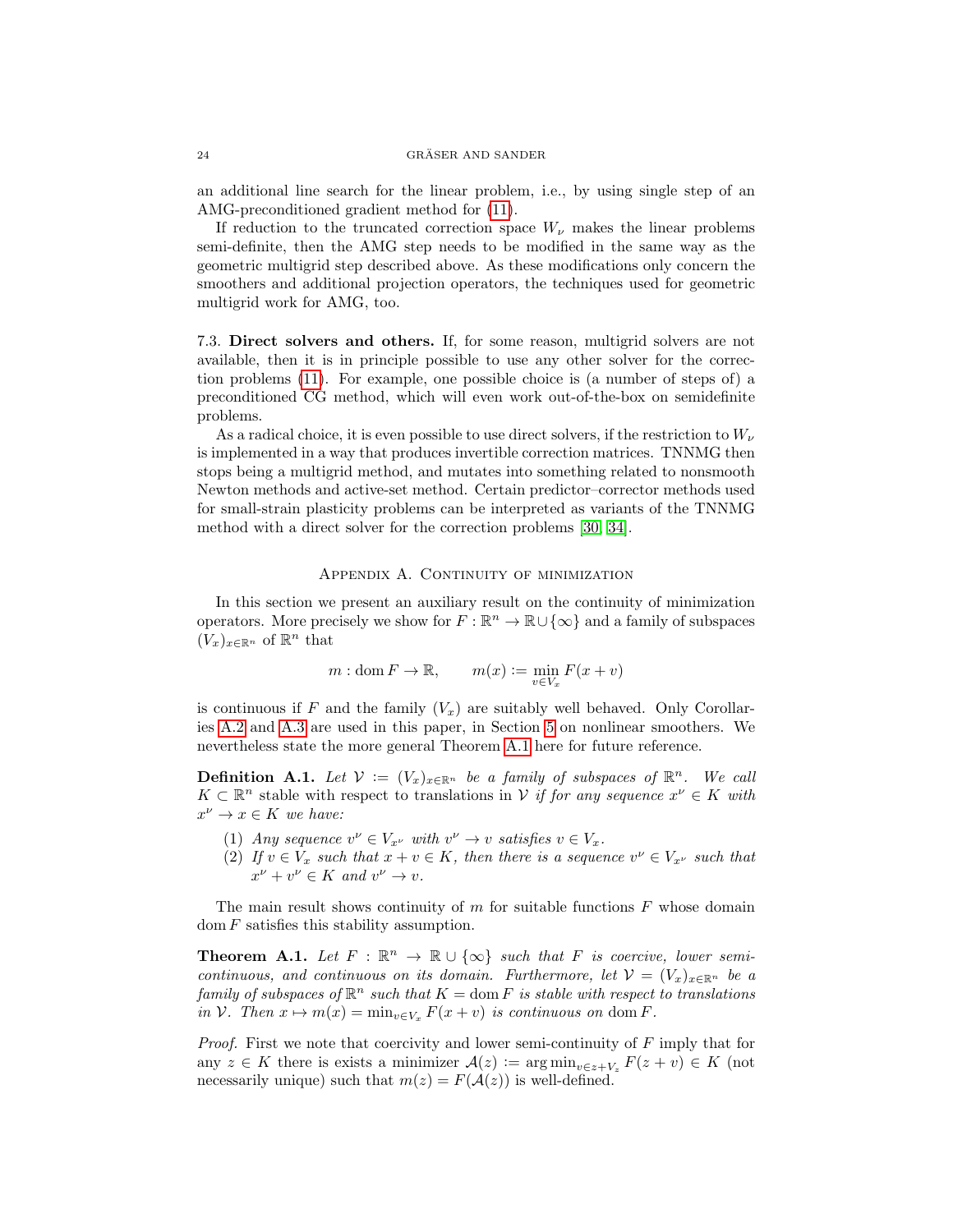Now let  $x^{\nu} \in K$  be a sequence with  $x^{\nu} \to x \in K$  and assume that  $F(\mathcal{A}(x^{\nu})) \not\to$  $F(A(x))$ . Continuity of F on K and coercivity imply

$$
-\infty < \min_{z \in \mathbb{R}^n} F(z) \le F(\mathcal{A}(x^\nu)) \le F(x^\nu) \le C < \infty.
$$

Hence  $F(\mathcal{A}(x^{\nu}))$  is bounded and by coercivity  $\mathcal{A}(x^{\nu})$  is also bounded. Then there must be a subsequence (w.l.o.g. also indexed by  $\nu$ ) such that  $\mathcal{A}(x^{\nu}) \to \hat{x}$  and Lemma [4.2](#page-9-1) gives  $\hat{x} \in K$ . Hence we have

<span id="page-24-2"></span>(32) 
$$
F(\mathcal{A}(x^{\nu})) \to F(\hat{x}) \neq F(\mathcal{A}(x))
$$

by continuity of F on K. On the other hand the stability of K with respect to  $\mathcal V$ together with  $V_{x^{\nu}} \ni \mathcal{A}(x^{\nu}) - x^{\nu} \to \hat{x} - x$  gives  $\hat{x} - x \in V_x$  and thus  $F(\hat{x}) > F(\mathcal{A}(x))$ .

Finally, the stability of K with respect to  $V$  also implies that there is a sequence  $v^{\nu} \in V_{x^{\nu}}$  such that  $x^{\nu} + v^{\nu} \in K$  and  $v^{\nu} \to \mathcal{A}(x) - x \in V_x$ . Then we have

$$
F(\mathcal{A}(x^{\nu})) \le F(x^{\nu} + v^{\nu}) \to F(\mathcal{A}(x)) < F(\hat{x}),
$$

which contradicts  $(32)$ .

The first condition in Definition [A.1](#page-23-1) is trivially satisfied if  $V_x$  is a fixed subspace of  $\mathbb{R}^n$ . A simple example where the second condition also holds are domains with product structure.

<span id="page-24-0"></span>Corollary A.2. Let  $F : \mathbb{R}^n \to \mathbb{R} \cup \{\infty\}$  be coercive, lower semi-continuous, and continuous on its domain. Furthermore let  $K := \text{dom } F = K_1 \times K_2$  be a product of subsets  $K_1 \subset \mathbb{R}^{n_1}$  and  $K_2 \subset \mathbb{R}^{n_2}$  and let  $V = \mathbb{R}^{n_1} \times \{0\}$ . Then K is stable with respect to translations in  $V$ , and  $m$  is continuous on  $K$ .

*Proof.* To show stability of K with respect to translations in V let  $x^{\nu} \in K_1 \times K_2$ with  $x^{\nu} \rightarrow x \in K_1 \times K_2$  and  $v \in (K_1 \times K_2 - x) \cap V$ . Then we have  $v^{\nu} =$  $(x_1 + v_1 - x_1^{\nu}, 0) \in (K - x^{\nu}) \cap V$  and  $v^{\nu} \to v$ .

Another example of stability in the sense of Definition [A.1](#page-23-1) are convex polyhedral domains. A property similar to the second condition in Definition [A.1](#page-23-1) and related to the stability of tangent cones was shown in [\[14\]](#page-25-8) for this case. We will give a direct proof for convex polyhedra without using tangent cones.

<span id="page-24-1"></span>**Corollary A.3.** Let  $F : \mathbb{R}^n \to \mathbb{R} \cup \{\infty\}$  be coercive, lower semi-continuous, and continuous on its domain. Furthermore let  $K = \text{dom } F$  be a (not necessarily closed) convex polyhedron, and V any fixed subspace of  $\mathbb{R}^n$ . Then K is stable with respect to translations in  $V$ , and  $m$  is continuous on  $K$ .

*Proof.* First we note that  $K$  can be written as

 $K = \{x \in \mathbb{R}^n \mid \langle b_i, x \rangle \lhd_i c_i \text{ for } i = 1, \ldots, k\},\$ 

where  $\lhd_i$  is either "<" or " $\leq$ " for each i. To show stability of K with respect to translations in V let  $x^{\nu} \in K$  with  $x^{\nu} \to x \in K$ , and  $v \in V$  with  $x + v \in K$ . For each  $\nu$  and i we define

$$
\lambda_i^{\nu} := \begin{cases} 1 & \text{if } \langle b_i, v \rangle \leq 0, \\ 1 & \text{if } \langle b_i, v \rangle > 0 \text{ and } \langle b_i, x^{\nu} - x \rangle \leq 0, \\ \max \left\{ 0, 1 - \frac{\langle b_i, x^{\nu} - x \rangle}{\langle b_i, v \rangle} \right\} & \text{if } \langle b_i, v \rangle > 0 \text{ and } \langle b_i, x^{\nu} - x \rangle > 0, \end{cases}
$$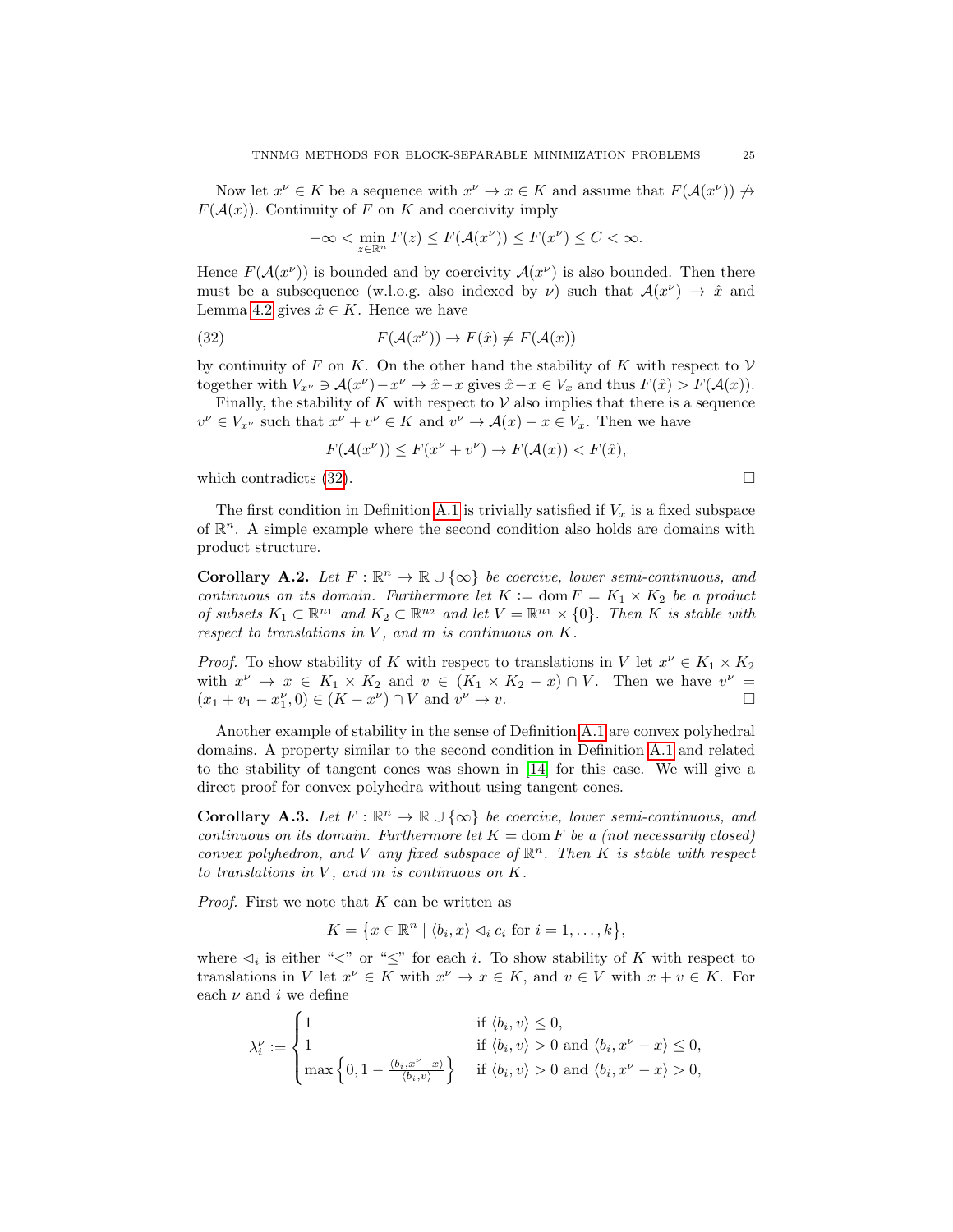#### $26$  GRÄSER AND SANDER

and  $\lambda^{\nu} = \min_i \lambda_i^{\nu} \geq 0$ . Then we have  $\langle x^{\nu} + \lambda v, b_i \rangle \langle a_i c_i \rangle$  for all  $\lambda \in [0, \lambda_i^{\nu}]$  and thus  $v^{\nu} = \lambda^{\nu} v \in (K - x^{\nu}) \cap V$ . Furthermore  $x^{\nu} \to x$  implies  $\lambda^{\nu} \to 1$  and hence  $v^{\nu} \rightarrow v.$  $\sim v$ .

### **REFERENCES**

- <span id="page-25-13"></span>[1] L. Badea. Convergence rate of a Schwarz multilevel method for the constrained minimization of nonquadratic functionals. SIAM J. Numer. Anal., 44(2):449–477, 2006.
- <span id="page-25-2"></span>[2] M. Bergounioux, K. Ito, and K. Kunisch. Primal–dual strategy for constrained optimal control problems. SIAM J. Control Optim., 37:1176–1194, 1999.
- <span id="page-25-0"></span>[3] H. Berninger, R. Kornhuber, and O. Sander. Fast and robust numerical solution of the Richards equation in homogeneous soil. SIAM J. Numer. Anal., 49(6):2576–2597, 2011.
- <span id="page-25-1"></span>[4] S. Boyd and L. Vandenberghe. Convex Optimization. Cambridge University Press, 2004.
- <span id="page-25-6"></span>[5] C. Carstensen. Domain decomposition for a non-smooth convex minimization problem and its application to plasticity. Numer. Linear Algebra Appl., 4(3):177–190, 1997.
- <span id="page-25-23"></span>[6] R. D. Falgout. An introduction to algebraic multigrid. In Special Issue on Multigrid Computing, volume 8 of Computing in Science and Engineering, pages 24–33. 2006.
- <span id="page-25-5"></span>[7] C. Geiger and C. Kanzow. Theorie und Numerik restringierter Optimierungsaufgaben. Springer, 2002.
- <span id="page-25-11"></span>[8] R. Glowinski, J. L. Lions, and R. Trémolières. Numerical Analysis of Variational Inequalities. Number 8 in Studies in Mathematics and its Applications. North-Holland Publishing Company, 1981.
- <span id="page-25-21"></span>[9] C. Gräser. Convex Minimization and Phase Field Models. PhD thesis, Freie Universität Berlin, 2011.
- <span id="page-25-7"></span>[10] C. Gräser and R. Kornhuber. Multigrid methods for obstacle problems. J. Comp. Math.,  $27(1):1-44, 2009.$
- <span id="page-25-19"></span>[11] C. Gräser, R. Kornhuber, and U. Sack. Time discretizations of anisotropic Allen–Cahn equations. IMA J. Numer. Anal., 33(4):1226–1244, 2013.
- <span id="page-25-22"></span>[12] C. Gräser, R. Kornhuber, and U. Sack. Numerical simulation of coarsening in binary solder alloys. Comp. Mater. Sci., 93:221–233, 2014.
- <span id="page-25-9"></span>[13] C. Gräser, U. Sack, and O. Sander. Truncated nonsmooth Newton multigrid methods for convex minimization problems. In M. Bercovier, M. Gander, R. Kornhuber, and O. Widlund, editors, Domain Decomposition Methods in Science and Engineering XVIII, volume 70 of LNCSE, pages 129–136. Springer, 2009.
- <span id="page-25-8"></span>[14] C. Gräser and O. Sander. Polyhedral Gauß–Seidel converges. J. Numer. Math., 22(3):221– 254, 2014.
- <span id="page-25-10"></span>[15] C. Gräser and O. Sander. Truncated nonsmooth Newton multigrid methods for simplexconstrained minimization problems. IGPM Preprint 384, RWTH Aachen, 2014.
- <span id="page-25-20"></span>[16] W. Han and B. D. Reddy. *Plasticity*. Springer, second edition, 2013.
- <span id="page-25-16"></span>[17] H. Hardering. Numerical approximation of capillary surfaces in a negative gravitational field. Interfaces and Free Boundaries, 15(3):263–280, 2013.
- <span id="page-25-12"></span>[18] B. Heimsund, X.-C. Tai, and J. Xu. Rate of convergence for parallel subspace correction methods for nonlinear variational inequalities. In N. Debit et al., editors, Domain Decomposition Methods in Science and Engineering, pages 127–138. CIMNE, 2002.
- <span id="page-25-4"></span>[19] M. Hintermüller, K. Ito, and K. Kunisch. The primal–dual active set strategy as a semismooth Newton method. *SIAM J. Optim.*, 13(3):865-888, 2002.
- <span id="page-25-3"></span>[20] R. H. W. Hoppe. Multigrid algorithms for variational inequalities. SIAM J. Numer. Anal., 24:1046–1065, 1987.
- <span id="page-25-17"></span>[21] G. Jouvet, E. Bueler, C. Gräser, and R. Kornhuber. A nonsmooth Newton multigrid method for a hybrid, shallow model of marine ice sheets. In J. Li, H. Yang, and E. Machorro, editors, Recent Advances in Scientific Computing and Applications, volume 586 of Contemporary Mathematics, pages 197–205. American Mathematical Society, 2013.
- <span id="page-25-18"></span>[22] G. Jouvet and C. Gräser. An adaptive Newton multigrid method for a model of marine ice sheets. J. Comp. Phys., 252:419–437, 2013.
- <span id="page-25-14"></span>[23] R. Kornhuber. Monotone multigrid methods for elliptic variational inequalities I. Numer. Math., 69:167–184, 1994.
- <span id="page-25-15"></span>[24] R. Kornhuber. Monotone multigrid methods for elliptic variational inequalities II. Numer. Math., 72:481–499, 1996.